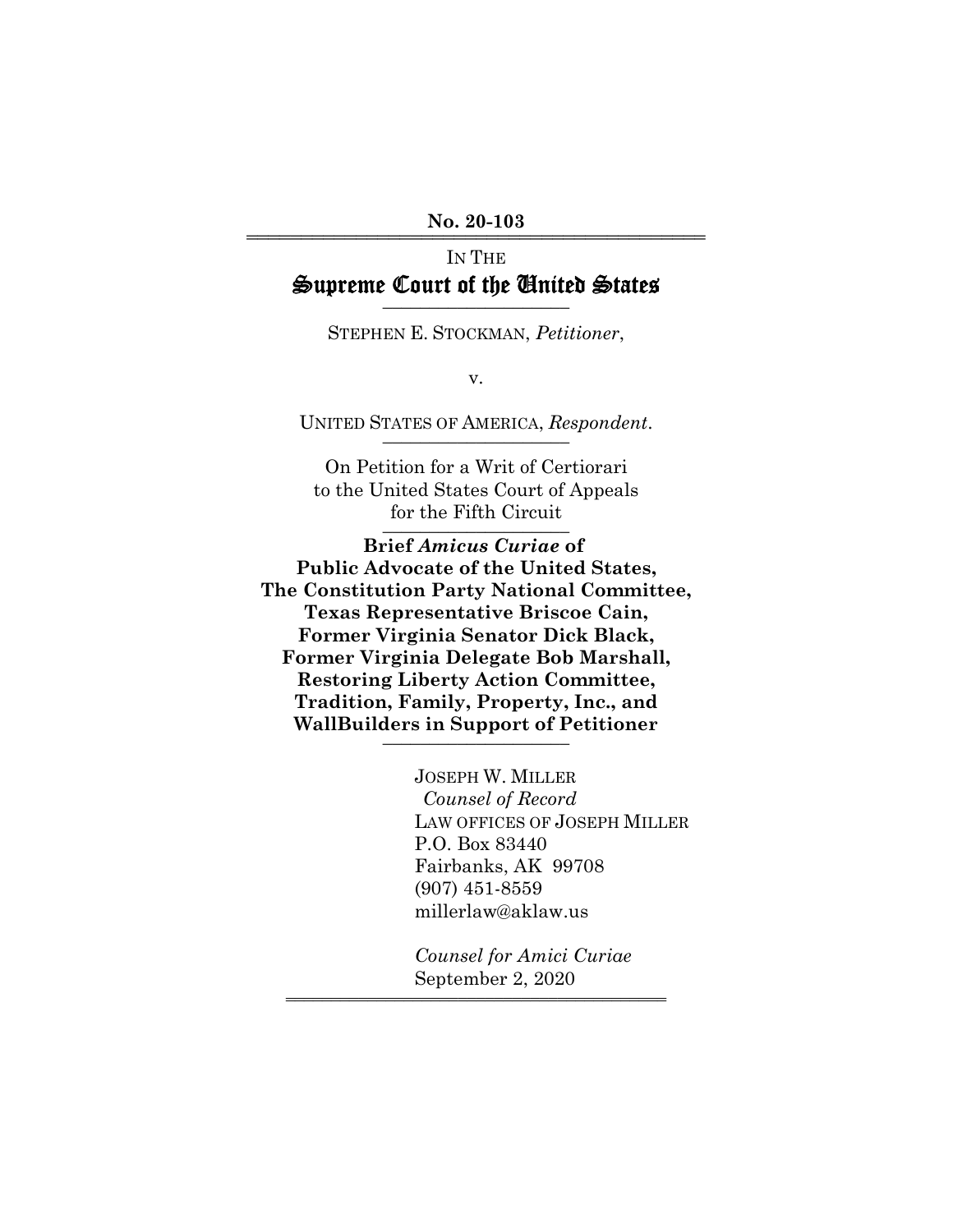### **TABLE OF CONTENTS**

Page

| INTEREST OF THE AMICI CURIAE                                                                                                                                                                                                                                                          | 1   |
|---------------------------------------------------------------------------------------------------------------------------------------------------------------------------------------------------------------------------------------------------------------------------------------|-----|
| BACKGROUND                                                                                                                                                                                                                                                                            | 3   |
|                                                                                                                                                                                                                                                                                       | 15  |
| ARGUMENT                                                                                                                                                                                                                                                                              |     |
| THE FIFTH CIRCUIT'S DECISION THAT ANY<br>L.<br>DISBURSEMENTS MADE IN "COOPERATION,<br>CONSULTATION, OR CONCERT" WITH A<br>CANDIDATE ARE SUBJECT TO THE FEDERAL<br>ELECTION CAMPAIGN ACT IS IMPROPER AND<br>THREATENS TO CRIMINALIZE EDUCATIONAL<br>EFFORTS BY NONPROFIT ORGANIZATIONS | 16  |
| II. THE FIFTH CIRCUIT'S CRIMINALIZATION OF<br>NONPROFIT SOLICITATIONS THAT FALL SHORT<br>OF RAISING SUFFICIENT FUNDS TO FULLY<br>FUND PROJECTS IS IMPROPER AND THREATENS<br>THE ABILITY OF NONPROFIT ORGANIZATIONS<br>TO RAISE SEED MONEY FOR FUTURE PROJECTS                         | 20  |
| $CONCLUSION \dots \dots \dots \dots \dots \dots \dots \dots \dots \dots \dots$                                                                                                                                                                                                        | -23 |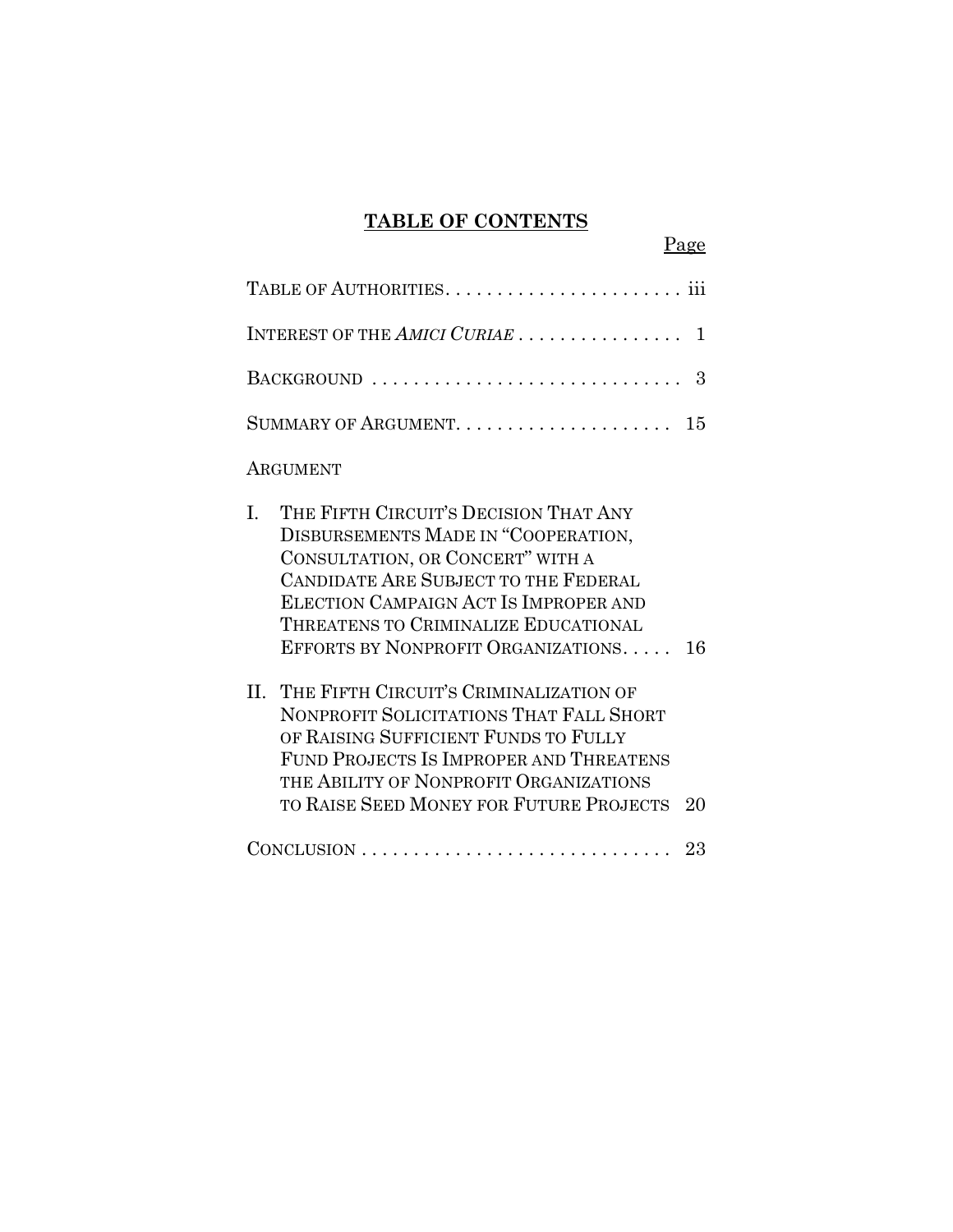# **TABLE OF AUTHORITIES**

|                   | Page |
|-------------------|------|
| U.S. CONSTITUTION |      |
|                   |      |

# **STATUTES**

| $18 \text{ U.S.C.} \$ $1342 \ldots \ldots \ldots \ldots \ldots \ldots \ldots \ldots \ldots \quad 20$ |  |
|------------------------------------------------------------------------------------------------------|--|
|                                                                                                      |  |
|                                                                                                      |  |
| 52 U.S.C. § 30116(a)(7)(B)(ii). 17                                                                   |  |

# **CASES**

| <i>Buckley v. Valeo,</i> 424 U.S. $1(1976)$ 18, 19           |     |
|--------------------------------------------------------------|-----|
| Center for Individual Freedom v. Carmouche,                  |     |
| 449 F.3d 655 (5th Cir. 2006)                                 | 18  |
| <i>Citizens United</i> , 558 U.S. 310 $(2010)$               | 19  |
| <i>Crandon v. United States, 494 U.S. 152 (1989)</i>         | 17  |
| Liparota v. United States, 471 U.S. 419 (1985)               | 17  |
| <i>McConnell v. FEC</i> , 540 U.S. 93 (2003) $\ldots \ldots$ | 19  |
| Nixon v. Shrink Missouri Government PAC,                     |     |
|                                                              |     |
| Reno v. American Civil Liberties Union,                      |     |
|                                                              | -20 |
| United States v. Bass, 404 U.S. 336 (1971) 17                |     |

### **MISCELLANEOUS**

| R. Alexander, "Dinesh D'Souza Criminally"           |  |
|-----------------------------------------------------|--|
| Sentenced While John Edwards and                    |  |
| Other Liberals Skated," Townhall                    |  |
|                                                     |  |
| R. Bade, "Pro Report," Politico (July 11, 2013) $5$ |  |

ii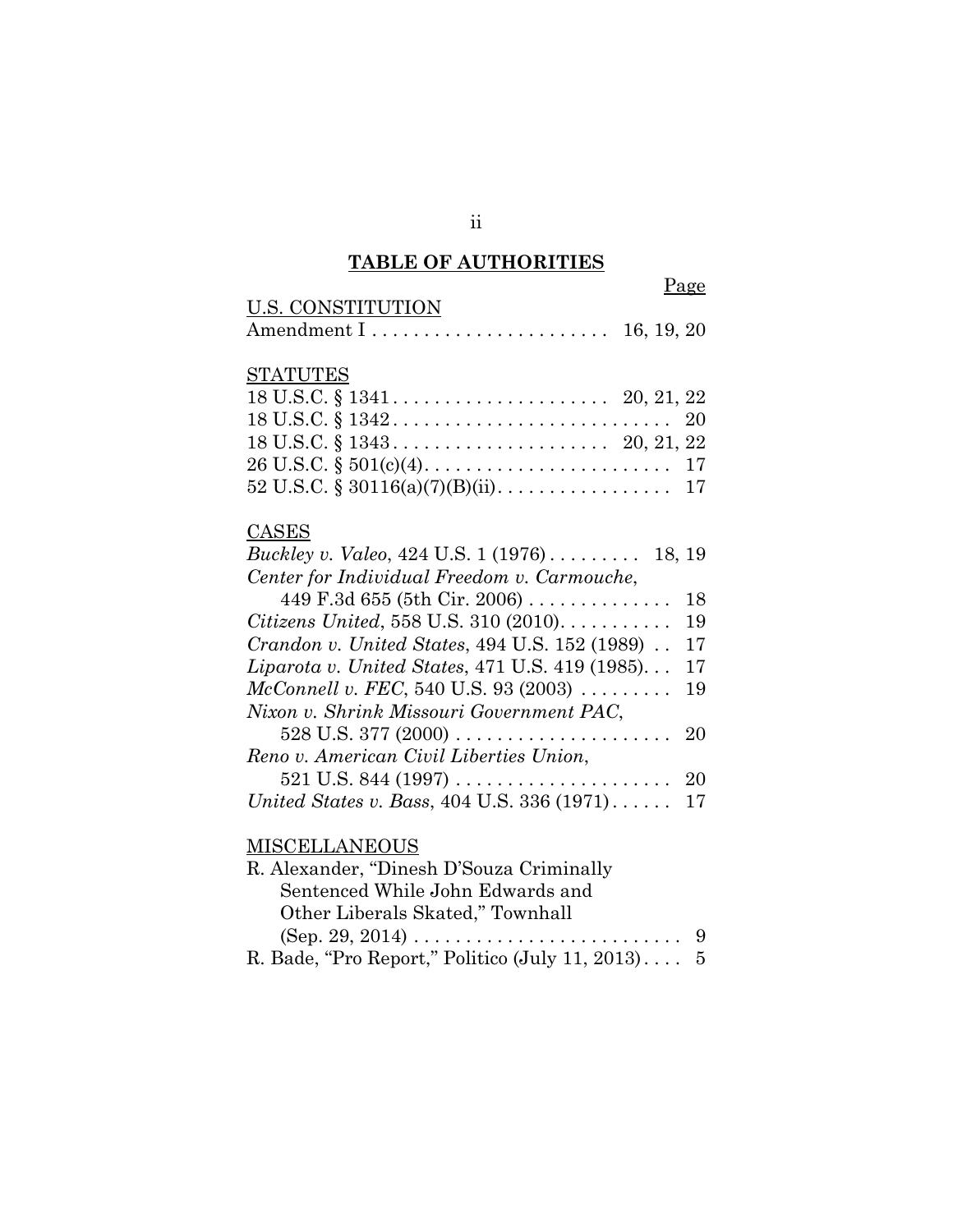| H. Bader, "Politicization of Justice Department<br>Worsens," Competitive Enterprise Institute |
|-----------------------------------------------------------------------------------------------|
| $(Aug. 23, 2011) \ldots \ldots \ldots \ldots \ldots \ldots \ldots$<br>9                       |
| M. Berkman and E. Plutzer, "Republicans no                                                    |
| longer trust the FBI," The McCourtney                                                         |
| Institute (Feb. 20, 2018) $\dots \dots \dots \dots \dots$<br>6                                |
| L. Berstein, "Wray: FBI could reopen Clinton                                                  |
| investigation after independent review,"                                                      |
| Sinclair Broadcast Group (Dec. 7, 2017)<br>11                                                 |
| S. Chapman, "Politicized Justice: It's time to                                                |
|                                                                                               |
| restore public trust in the Department of                                                     |
| Justice," Reason.com (June 26, 2008)<br>- 7                                                   |
| A. Cohen, "A Tale of DOJ Corruption,"                                                         |
| RealClearPolitics (Dec. 15, 2017) $\dots \dots$<br>12                                         |
| H. Dellinger, "Convicted former U.S. Rep.                                                     |
| Steve Stockman tests positive for COVID-19                                                    |
| in prison, family says" Houston Chronicle                                                     |
| $(\text{July } 31, 2020) \dots \dots \dots$<br>21                                             |
| J. DiGenova, "The Politicization of the FBI,"                                                 |
| 47 Imprimis 2 (Feb. 2018) $\dots \dots \dots \dots$<br>14                                     |
| Fox News, "Gingrich: At the Very Top, the                                                     |
| Justice Department and FBI 'Became                                                            |
| Corrupted'," (Dec. 7, 2017) $\ldots \ldots \ldots$<br>7                                       |
| B. Gertz, "FBI Increasingly Politicized Under                                                 |
| Comey and Mueller," FreeBeacon.com                                                            |
| 10<br>$(Dec. 6, 2017) \ldots \ldots \ldots \ldots \ldots \ldots \ldots$                       |
| G. Gibson, "Obama's No. 1 needler: Stockman,"                                                 |
| Politico (Feb. 11, 2013) $\ldots$<br>4                                                        |
| N. Gingrich, "Gingrich: Comey Showed How                                                      |
| 'Amazingly Political' He Is," Fox & Friends                                                   |
| 13                                                                                            |
| R. Hagelin, "Retribution by Obama officials keeps                                             |
| courageous congressman in prison,"                                                            |
| Washington Times (Aug. 4, 2019) 4, 5, 15                                                      |

### iii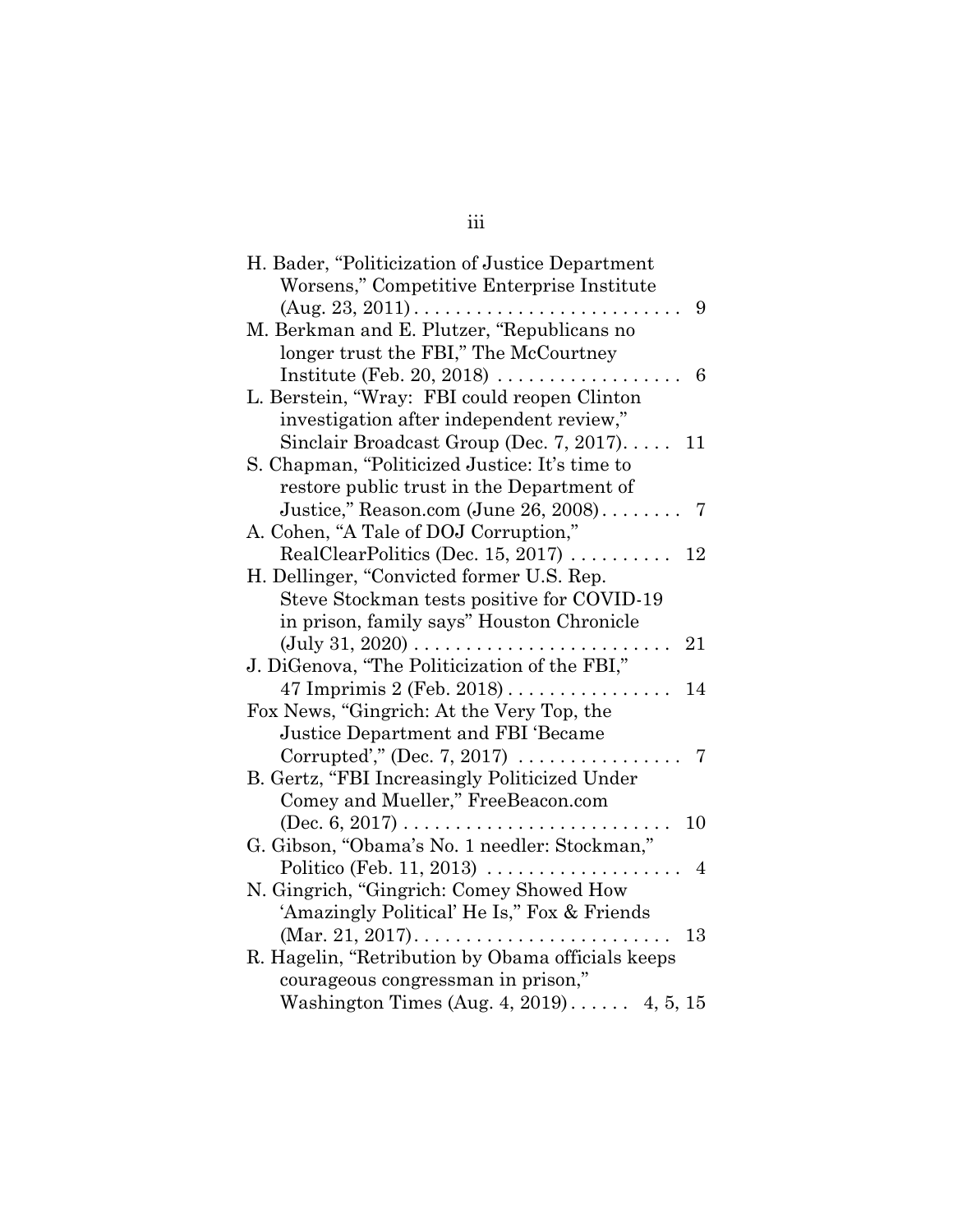| P. Hasson, "Democrats Cheered An                                        |
|-------------------------------------------------------------------------|
| Investigation Into Anti-Clinton Bias At The                             |
| FBI. It Keeps Finding Pro-Clinton Bias                                  |
| Instead," The Daily Caller (Jan. 30, 2018) 11                           |
| Q. Hillyer, "Justice, Denied," The American                             |
| Spectator (Nov. 2, 2010) $\dots \dots \dots \dots \dots$<br>8           |
| A. McCarthy, "For Politicized Justice                                   |
| Department, Zimmerman 'Civil Rights' Case                               |
| Is CIA Interrogators Case All Over                                      |
| Again," National Review (July 15, 2013) $\ldots$ . 9                    |
| M. Morris, "Liberal GW Professor: Obama                                 |
| Guilty of Violations of His Oath of Office,"                            |
| $CNS$ News (Jan. 30, 2015)<br>10<br>$\overline{a}$                      |
| "Politicization of Department of Justice:                               |
| Ideological hiring and firing policies lead to                          |
| resignation of top DOJ officials," The Center                           |
|                                                                         |
| J. Schindler, "Politicization of the FBI                                |
| Threatens American Democracy," Observer                                 |
| $(0ct. 5, 2016) \ldots \ldots \ldots \ldots \ldots$<br>10               |
| A. Shaw, "FBI's Strzok and Page spoke of 'secret                        |
| society' after Trump election, lawmakers                                |
| say," Fox News (Jan. 23, 2018)<br>14                                    |
| R.L. Simon, "What Do We Do about the Biased                             |
| and Incompetent FBI?" PJ Media                                          |
| $(Feb. 16, 2018) \ldots \ldots \ldots \ldots \ldots \ldots \ldots$<br>8 |
| B. Singman and J. Gibson, "Ex-FBI lawyer                                |
| Kevin Clinesmith pleads guilty in first                                 |
| criminal case arising from Durham probe,"                               |
| $\overline{5}$                                                          |
| J. Solomon, "The road not taken: Another FBI                            |
| failure involving the Clintons surfaces,"                               |
| The Hill (Aug. 22, 2019) $\ldots \ldots \ldots \ldots \ldots$<br>12     |

# iv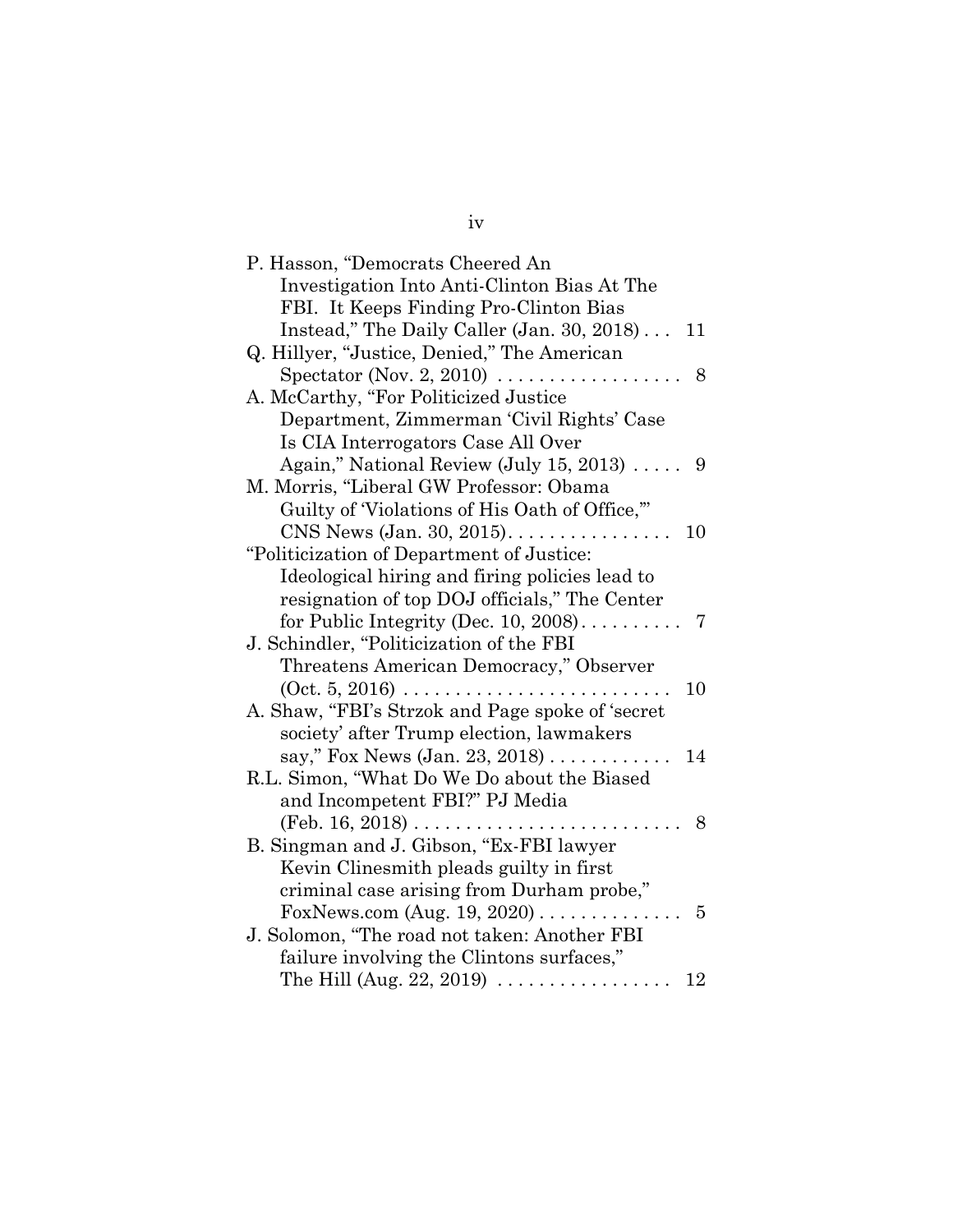| J. Timm, "Rep. Steve Stockman calls on House"<br>GOP to arrest Lois Lerner," MSNBC.com |                |
|----------------------------------------------------------------------------------------|----------------|
| $(\text{July } 11, 2014) \dots \dots \dots \dots \dots \dots \dots \dots$              | $\overline{4}$ |
| J. Turley, "Horowitz report is damning for the                                         |                |
| FBI and unsettling for the rest of us,"                                                |                |
|                                                                                        |                |
| R. Weiner, "Rep. Steve Stockman threatens to                                           |                |
| impeach Obama over guns," Washington                                                   |                |
|                                                                                        |                |
|                                                                                        |                |

v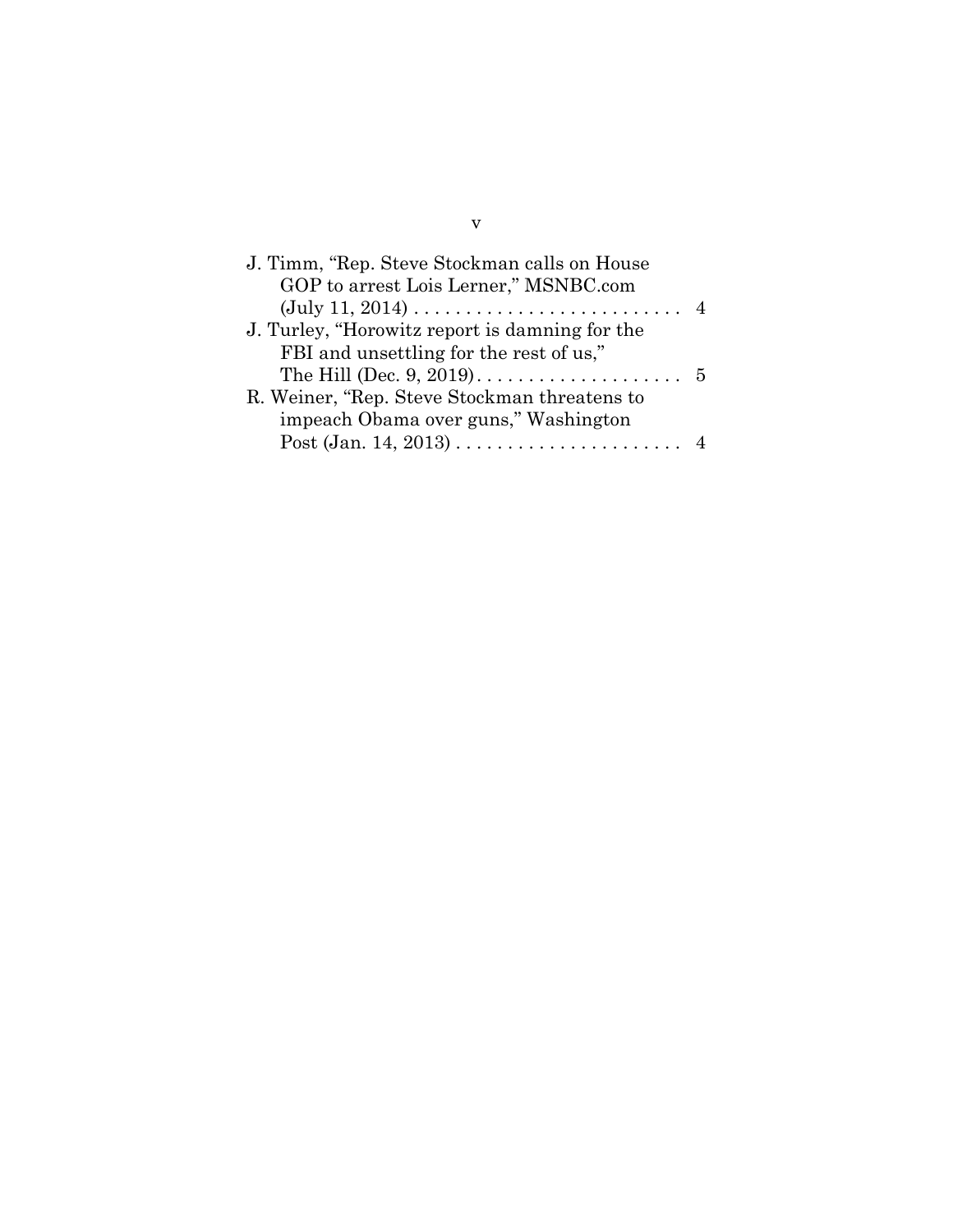#### **INTEREST OF THE** *AMICI CURIAE*<sup>1</sup>

Public Advocate of the United States is a nonprofit educational organization, exempt from federal income tax under section 501(c)(4) of the Internal Revenue Code of 1986. Public Advocate's tax-exempt mission and purposes include education and litigation to protect the family, traditional values, civil liberties, including, but not limited to, freedoms and rights guaranteed by the U.S. Constitution, and proper interpretation of our federal and state constitutions, statutes, and regulations. Public Advocate is particularly concerned about overreach of campaign finance law into the area of First Amendmentprotected issue advocacy, and the weaponization of federal law to criminalize involvement in politics. Public Advocate's principal office is located in the Commonwealth of Virginia.

The Constitution Party National Committee ("CPNC") (www.constitutionparty.com) is a qualified national party committee, incorporated in the Commonwealth of Pennsylvania in 2001. CPNC is organized, operated, and dedicated to attempting to influence the selection, nomination, election, or appointment of individuals to federal, state, and local public office. As an organization operating under IRC

<sup>1</sup> All parties have consented to the filing of this brief *amicus curiae*. Counsel of record for all parties received notice of the intention to file this brief at least 10 days prior to its filing. No party's counsel authored the brief in whole or in part. No party or party's counsel contributed money that was intended to fund preparing or submitting the brief. No person other than these *amici curiae*, their members or their counsel contributed money that was intended to fund preparing or submitting this brief.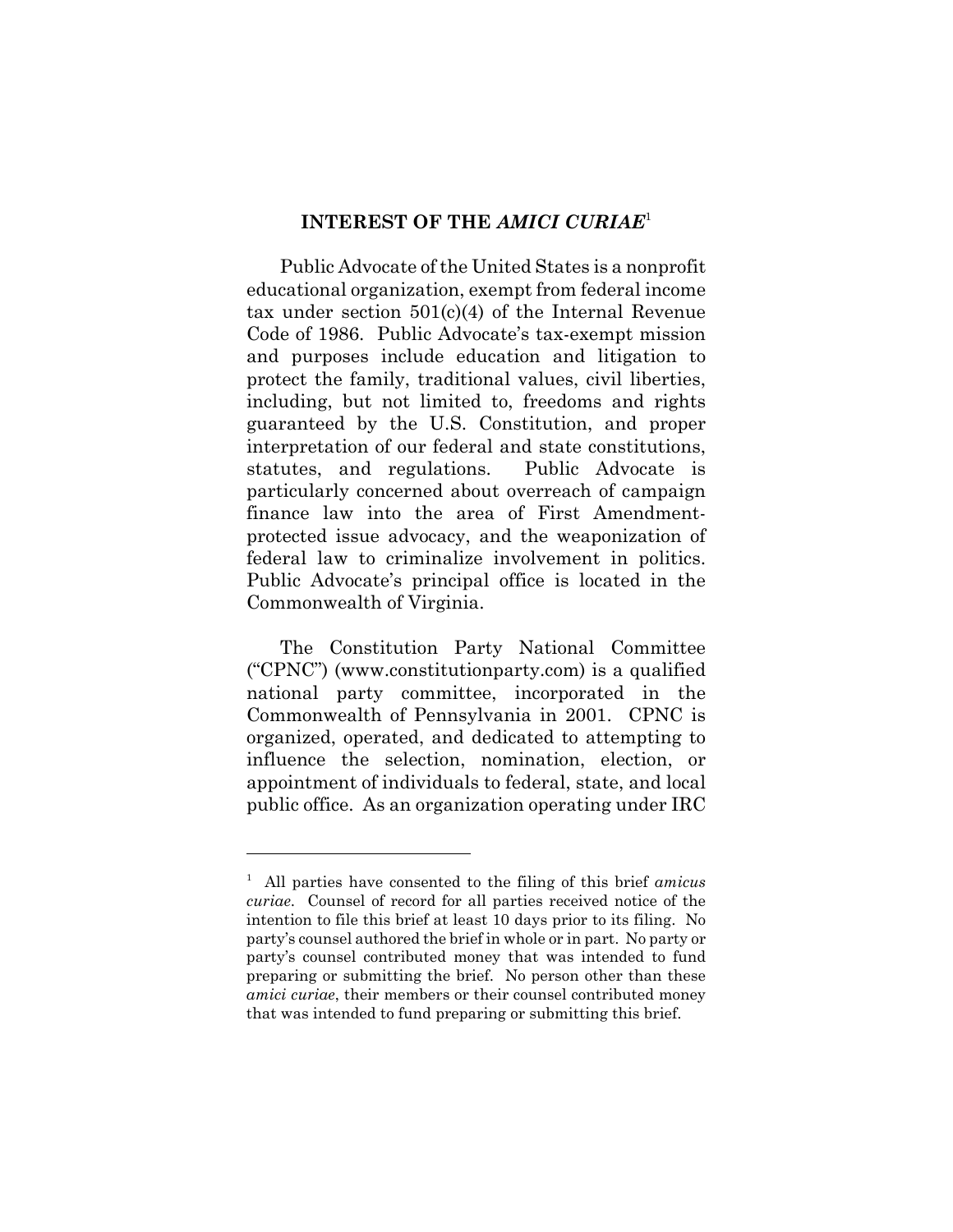section 527 and the Federal Election Campaign Act, it is deeply concerned about the over-reach of campaign finance law into protected First Amendment activity.

Briscoe Cain is a member of the Texas House of Representatives. He was named Briscoe in honor of his lineal ancestor, Andrew Briscoe who signed the Texas Declaration of Independence in 1836, and was the first Chief Justice of Harrisburg County, Texas. In the state legislature, Rep. Cain has a record of defending the unborn and religious liberty. He is a lifelong resident of Harris County.

Richard "Dick" Black served as a member of the Virginia House of Delegates from 1998 to 2006, and as a member of the Virginia State Senate from 2012 to 2020. He served in both the U.S. Marines and in the U.S. Army JAG Corps, and retired with the rank of colonel.

Robert G. "Bob" Marshall served as a member of the Virginia House of Delegates from 1992 to 2018. He was a candidate for the U.S. Senate in 2008. He was the author of the Virginia Marriage Amendment to the Virginia state constitution, which was adopted by the voters of Virginia in 2006.

Restoring Liberty Action Committee is an educational organization.

Tradition, Family, Property, Inc., is an IRC § 501(c)(4) cultural, non-profit organization of Catholic inspiration that defends the perennial values of Christian Civilization and acts in favor of tradition,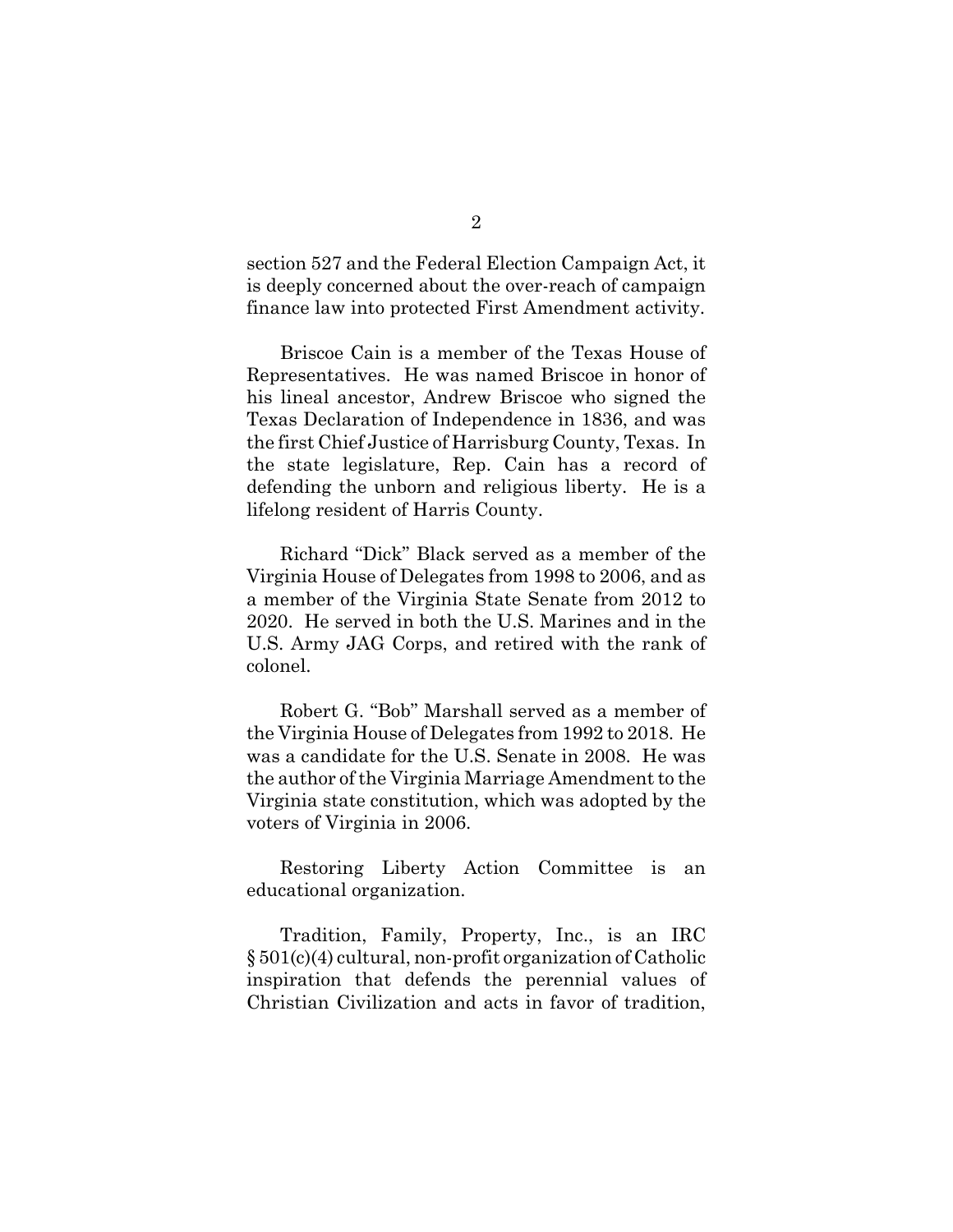family and private property with its two-fold purpose: individual and social. It is based in Spring Grove, Pennsylvania.

WallBuilders, a national pro-family (nonprofit educational) organization that presents America's forgotten history and heroes, with an emphasis on our moral, religious and constitutional heritage.

#### **BACKGROUND**

The Fifth Circuit's decision below opens by noting that ex-Congressman Stephen E. Stockman was convicted by a jury of 23 felonies relating to defrauding elderly philanthropists to "finance his personal life and political career." The opinion fails to mention that these 23 felonies were manufactured from four checks written by two sophisticated donors, neither of whom had any issue with how the funds were spent – until the Government got involved. Ultimately, as is typical for many fundraising activities, the funds in one case were insufficient for the planned project, so some funds were used in a different manner, which led to the fraud charges for which Stockman was convicted. In the other case, the full mailing project could not be carried out as planned, with the same result. Circuit Judge E. Grady Jolly's majority opinion flippantly characterized Stockman's resultant appeal as motivated to "avoid this career detour" and "the next item on his résumé" (prison time), rather than addressing the serious legal issues raised by Petitioner.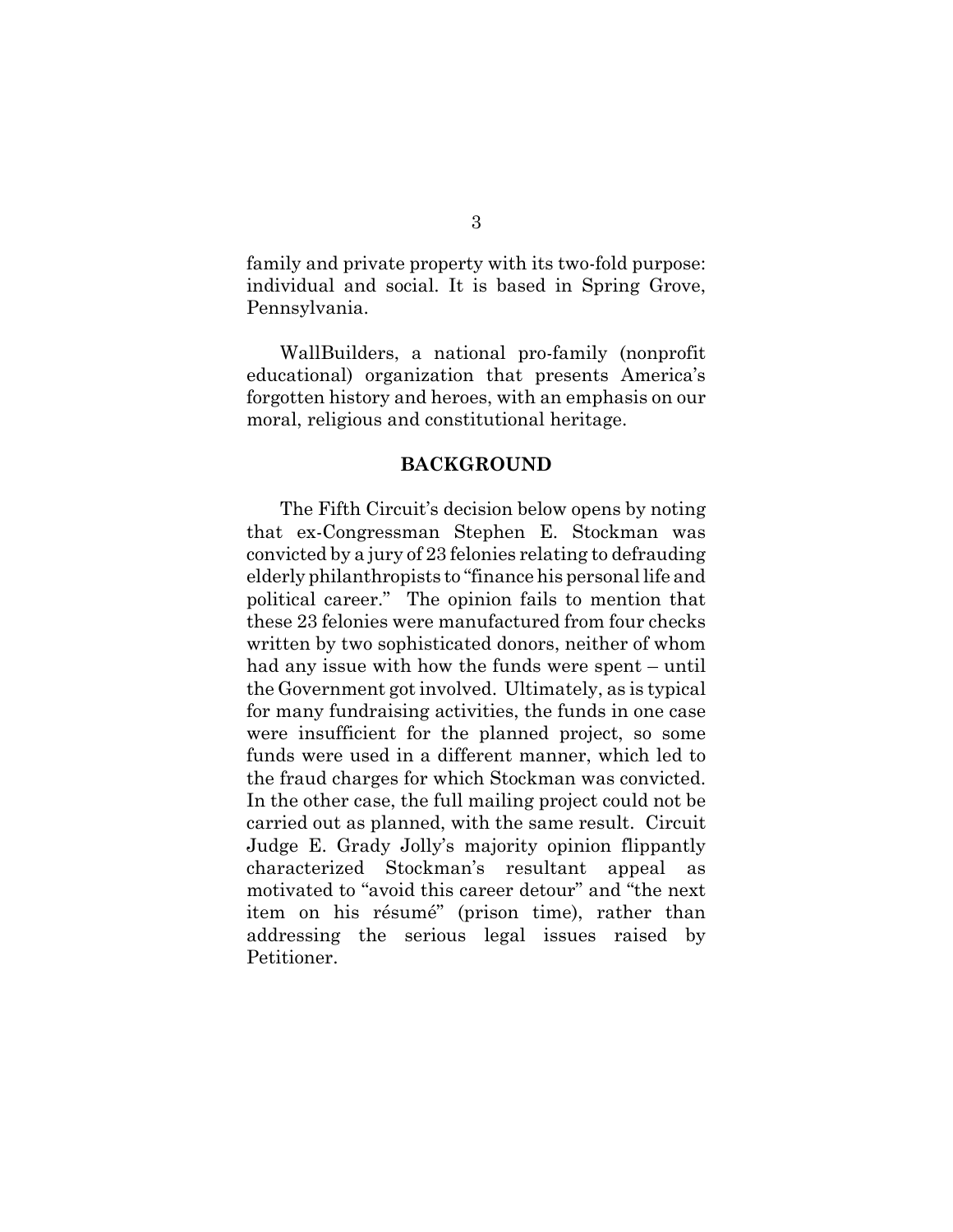Regrettably, the troubling political context of Stockman's prosecution was completely ignored by the Fifth Circuit. Stockman served two terms in the U.S. Congress, the second of which occurred under the Obama Administration, from 2013 to 2015. During this second stint, Stockman earned the reputation of being the most outspoken congressional critic of the Administration and its agencies.<sup>2</sup> Not only was Stockman one of the first congressmen to call for President Obama's impeachment,<sup>3</sup> but he also called for Attorney General Eric Holder's impeachment, and led the fight to publicize Lois Lerner's abuse of power as the head of the exempt organizations division of the Internal Revenue Service ("IRS").<sup>4</sup> He even introduced a resolution calling for Ms. Lerner's arrest.<sup>5</sup> Stockman also aggressively pushed for the use of the so-called

<sup>&</sup>lt;sup>2</sup> G. Gibson, "Obama's No. 1 needler: Stockman," Politico (Feb. 11, 2013), https://www.politico.com/story/2013/02/ stockmans-full-speed-ahead-as-obamas-top-foil-087494.

<sup>3</sup> R. Weiner, "Rep. Steve Stockman threatens to impeach Obama over guns," Washington Post (Jan. 14, 2013), https://www.washin gtonpost.com/news/postpolitics/wp/2013/01/15/rep-steve-stockman-threatens-to-impeachobama-over-guns/.

<sup>4</sup> R. Hagelin, "Retribution by Obama officials keeps courageous congressman in prison," Washington Times (Aug. 4, 2019), https://www.washingtontimes.com/news/2019/aug/4/stevestockman-kept-prison-obama-officials-retribu/.

<sup>5</sup> J. Timm, "Rep. Steve Stockman calls on House GOP to arrest Lois Lerner," MSNBC.com (July 11, 2014), http://www.msnbc.com/msnbc/will-the-gop-put-lois-lerner-underhouse-arrest.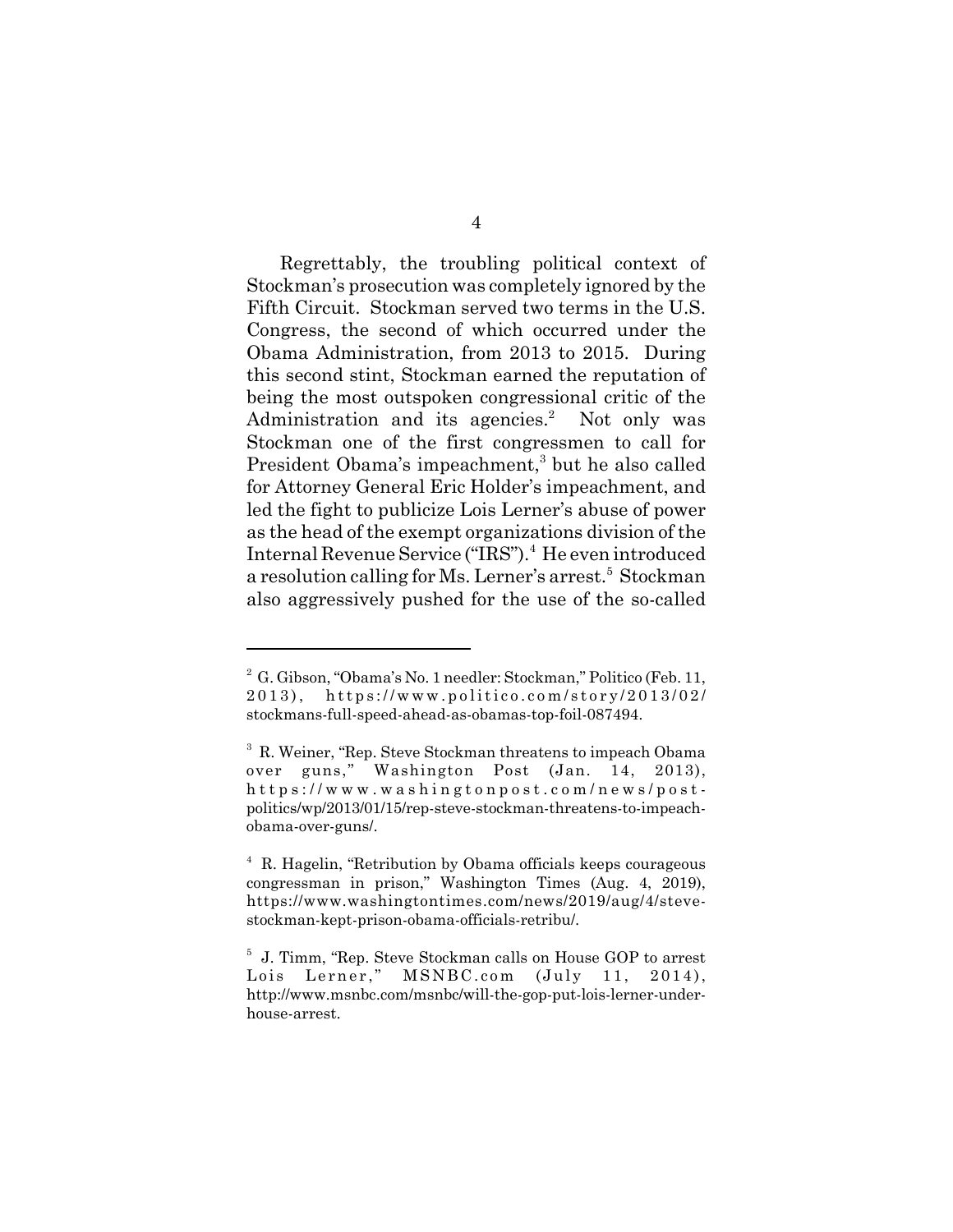"blue slip" process to block President Obama's signature legislation on immigration and gun control  $b$ ills. $6$  After this vociferous opposition to the Administration, Stockman decided not to seek another term in the House but, instead, announced a run against one of the most powerful incumbent Republicans in the United States Senate (and on the Senate Judiciary Committee), John Cornyn.7

We now know that at the same time Stockman was leading the opposition to the Obama Administration, and continuing thereafter, numerous individuals in important positions in the U.S. Department of Justice ("DOJ"), the Federal Bureau of Investigation ("FBI"), and the IRS were involved in historically unprecedented scandals.<sup>8</sup> During that same scandal-

<sup>6</sup> R. Bade, "Pro Report," Politico (July 11, 2013), https://www.politico.com/tipsheets/pro-report/2013/07/pro-reportpresented-by-powerjobs-house-passes-farm-bill-sans-food-stampssenate-marches-on-toward-historic-rule-change-house-to-vote-todelay-obamacare-reid-sets-up-votes-on-nominees-011130; *see also* R. Hagelin, "Retribution by Obama officials keeps courageous congressman in prison," Washington Times (Aug. 4, 2019), https://www.washingtontimes.com/news/2019/aug/4/stevestockman-kept-prison-obama-officials-retribu/.

<sup>&</sup>lt;sup>7</sup> "2014 United States Senate election in Texas," Wikipedia, https://en.wikipedia.org/wiki/2014\_United\_States\_Senate\_electi on in Texas#Republican primary.

<sup>8</sup> *See, e.g.*, J. Turley, "Horowitz report is damning for the FBI and unsettling for the rest of us," The Hill (Dec. 9, 2019), https://thehill.com/opinion/judiciary/473709-horowitz-report-isdamning-for-the-fbi-and-unsettling-for-the-rest-of-us; B. Singman and J. Gibson, "Ex-FBI lawyer Kevin Clinesmith pleads guilty in first criminal case arising from Durham probe," FoxNews.com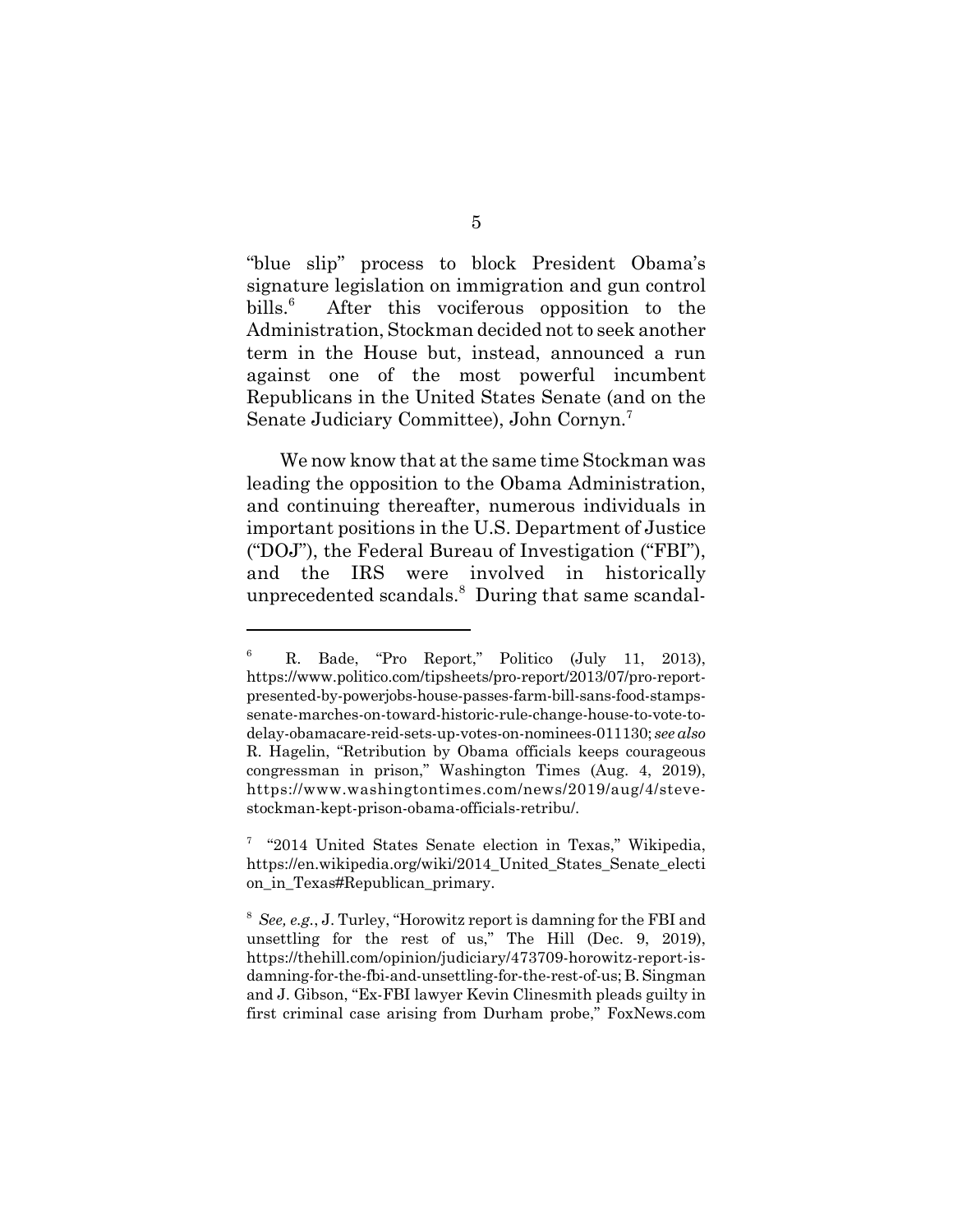plagued timeframe, DOJ was preparing its case against Stockman, resulting in an indictment that took years to obtain and required convening multiple grand juries in Houston, Baltimore, and Washington, D.C.

Given Stockman's prominence, not just as one of the Obama Administration's most vocal critics, but also as a credible challenger to one of the Republican Establishment's favored sons, former judge and U.S. Senator John Cornyn, conservative supporters were shocked and dismayed to learn about his indictment in 2017. Stockman's subsequent prosecution, along with the now-public scandals involving the DOJ, FBI, and IRS, helped fuel the crisis of faith that many conservatives now have in federal institutions.

Never before in any of our lifetimes has the public had less confidence that the rule of law is controlling law enforcement decisions of the FBI, the IRS, and DOJ, especially with respect to prosecutions originating in the prior Administration. The McCourtney Institute conducted a Mood of the Nation Poll two years ago asking a random sample of 1,000 Americans how often they feel that they can trust the FBI to do what is right. "Among Democrats, 67% trust the FBI to do what is right 'most of the time' or 'just about always.' This contrasts with only 39% of Republicans."<sup>9</sup> Among all citizens, "only 49% of

<sup>(</sup>Aug. 19, 2020), https://www.foxnews.com/politics/ex-fbi-lawyerkevin-clinesmith-pleads-guilty-durham-probe.

<sup>&</sup>lt;sup>9</sup> M. Berkman and E. Plutzer, "Republicans no longer trust the FBI," The McCourtney Institute (Feb. 20, 2018),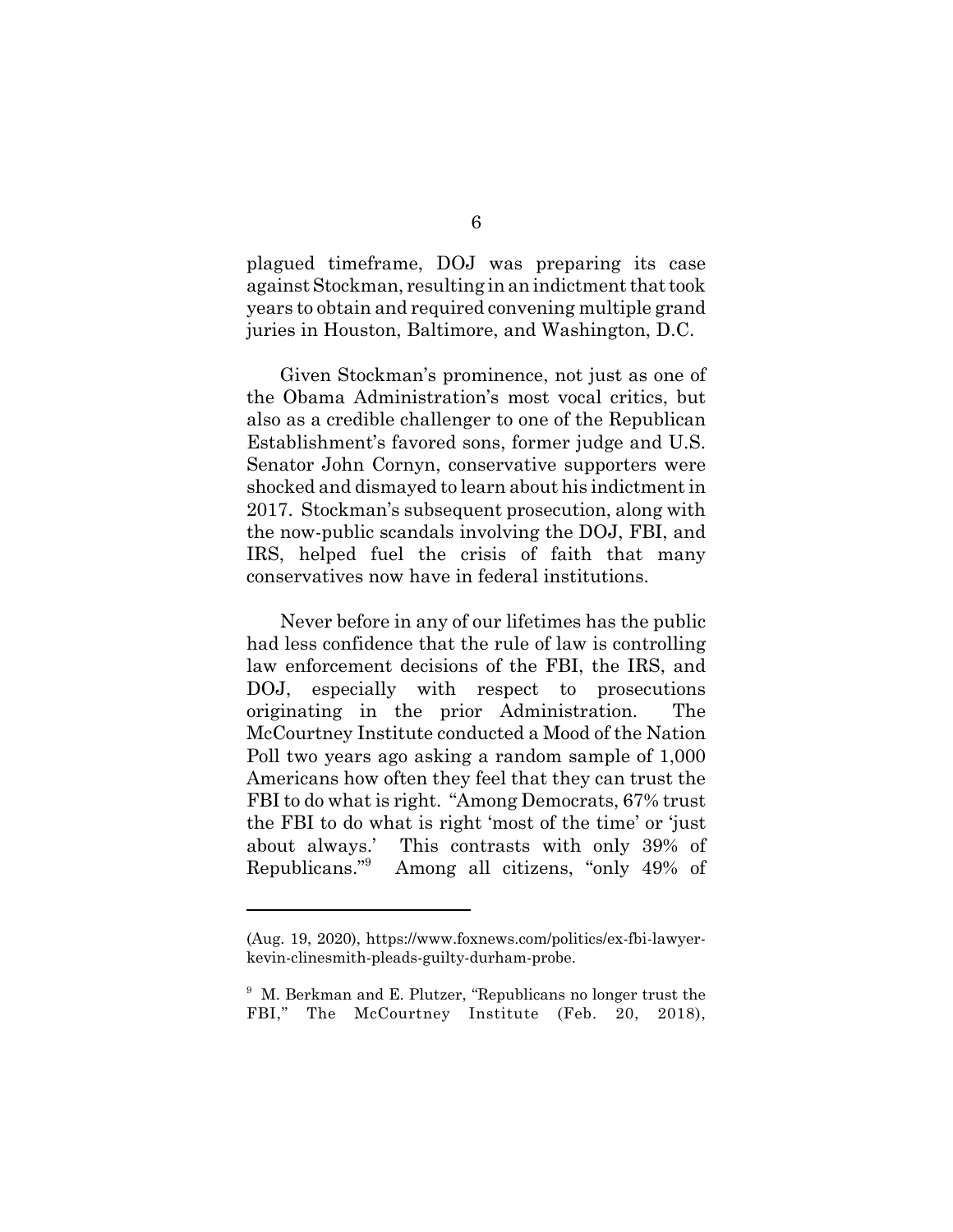Americans felt that "most FBI agents enforce the law fairly.  $\ldots$ ."<sup>10</sup>

Admittedly, there has existed concern about the politicization of law enforcement in prior administrations.11 However, as former Speaker of the House Newt Gingrich has commented, it was under President Obama that the Justice Department and FBI "'[a]t the very top . . . became corrupted and I think we have to be honest and use that language."<sup>12</sup>

Consider the following statements by journalists:

Under attorney general Eric Holder, the Obama Department of Justice (DOJ) is dangerously politicized, radically leftist, racialist, lawless, and at times corrupt. . . .

https://democracy.psu.edu/documents/Mood%20of%20the%20Na tion\_022018.pdf.

<sup>10</sup> *Id.*

<sup>&</sup>lt;sup>11</sup> *See, e.g.*, S. Chapman, "Politicized Justice: It's time to restore public trust in the Department of Justice," Reason.com (June 26, 2008), https://reason.com/2008/06/26/politicized-justice/; *see also* "Politicization of Department of Justice: Ideological hiring and firing policies lead to resignation of top DOJ officials," The Center for Public Integrity (Dec. 10, 2008), https://publicintegrity.org/politics/politicization-of-department-ofjustice/.

 $12$  Fox News, "Gingrich: At the Very Top, the Justice Department and FBI 'Became Corrupted'," (Dec. 7, 2017), https://insider.foxnews.com/2017/12/07/gingrich-fbi-agentsmueller-probe-justice-department-and-fbi-became-corrupted.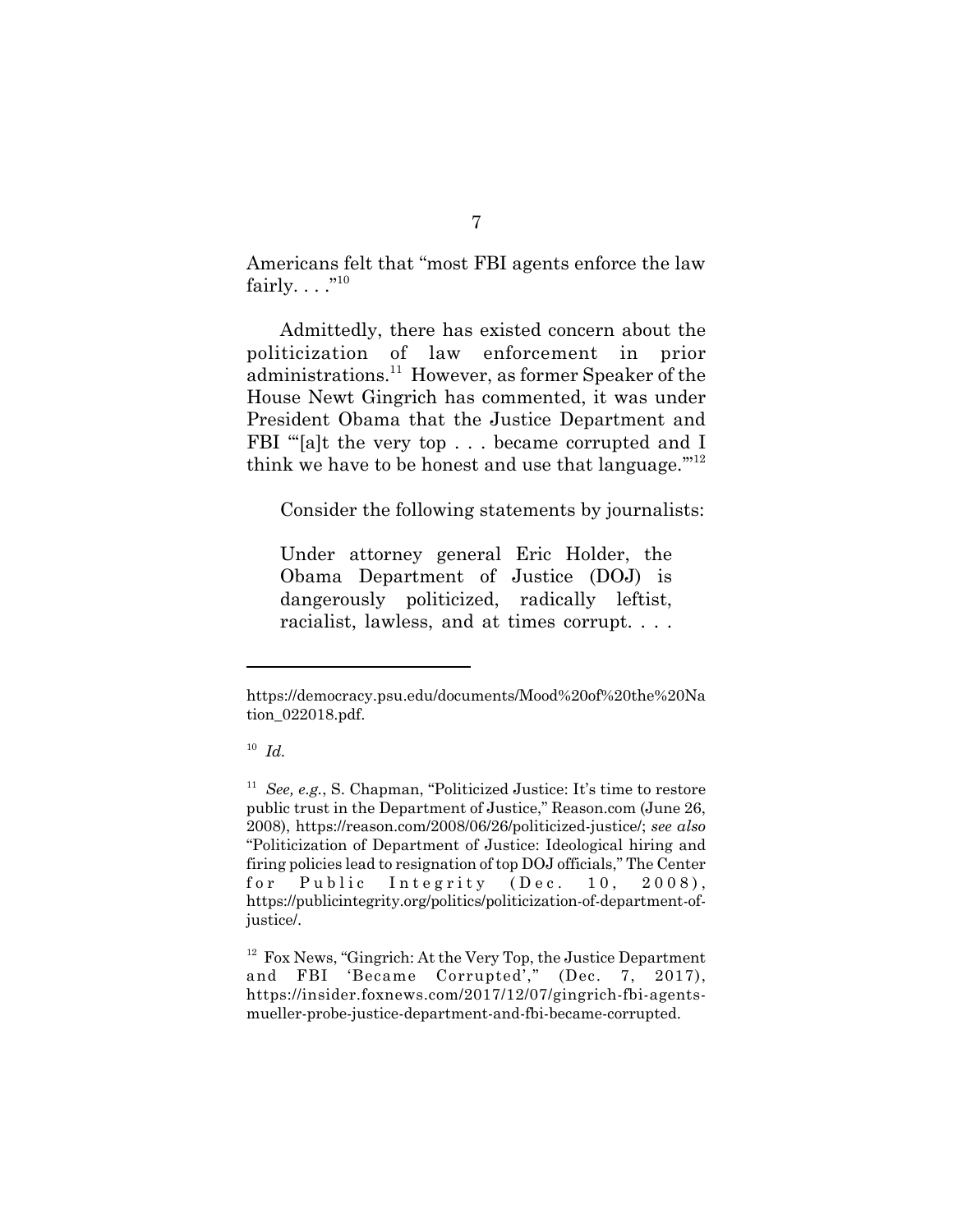The abuses by the Holderites are legion. They range from DOJ's infamous abandonment of the already-won voter-intimidation case against several New Black Panthers to multifaceted assaults on traditional standards of voting rights and obligations; from a growing list of lawsuits deliberately destructive of border security and citizenship laws . . . . While doing all this, the Holderites operate the least transparent DOJ in decades, treat congressmen and independent agencies with contempt, and claim breathtakingly spurious "privileges" against disclosure of public information.<sup>13</sup>

[O]ur FBI is not the stuff of legend, if it ever was, although, obviously, good, hard-working people work there. But it doesn't seem to be doing its job. In fact, it seems to be doing the *wrong job*. The bias and incompetence have infected each other to a degree that is indeed lethal. They are a bureaucratic organization gone rotten. $^{14}$ 

\* \* \*

During the Obama Administration, there was sincere concern expressed that the DOJ would hire

<sup>&</sup>lt;sup>13</sup> Q. Hillyer, "Justice, Denied," The American Spectator (Nov. 2, 2010), https://spectator.org/justice-denied/.

<sup>14</sup> R.L. Simon, "What Do We Do about the Biased and Incompetent FBI?" PJ Media (Feb. 16, 2018) (italics original), https://pjmedia.com/rogerlsimon/2018/02/16/biased-incompetentfbi-n218714.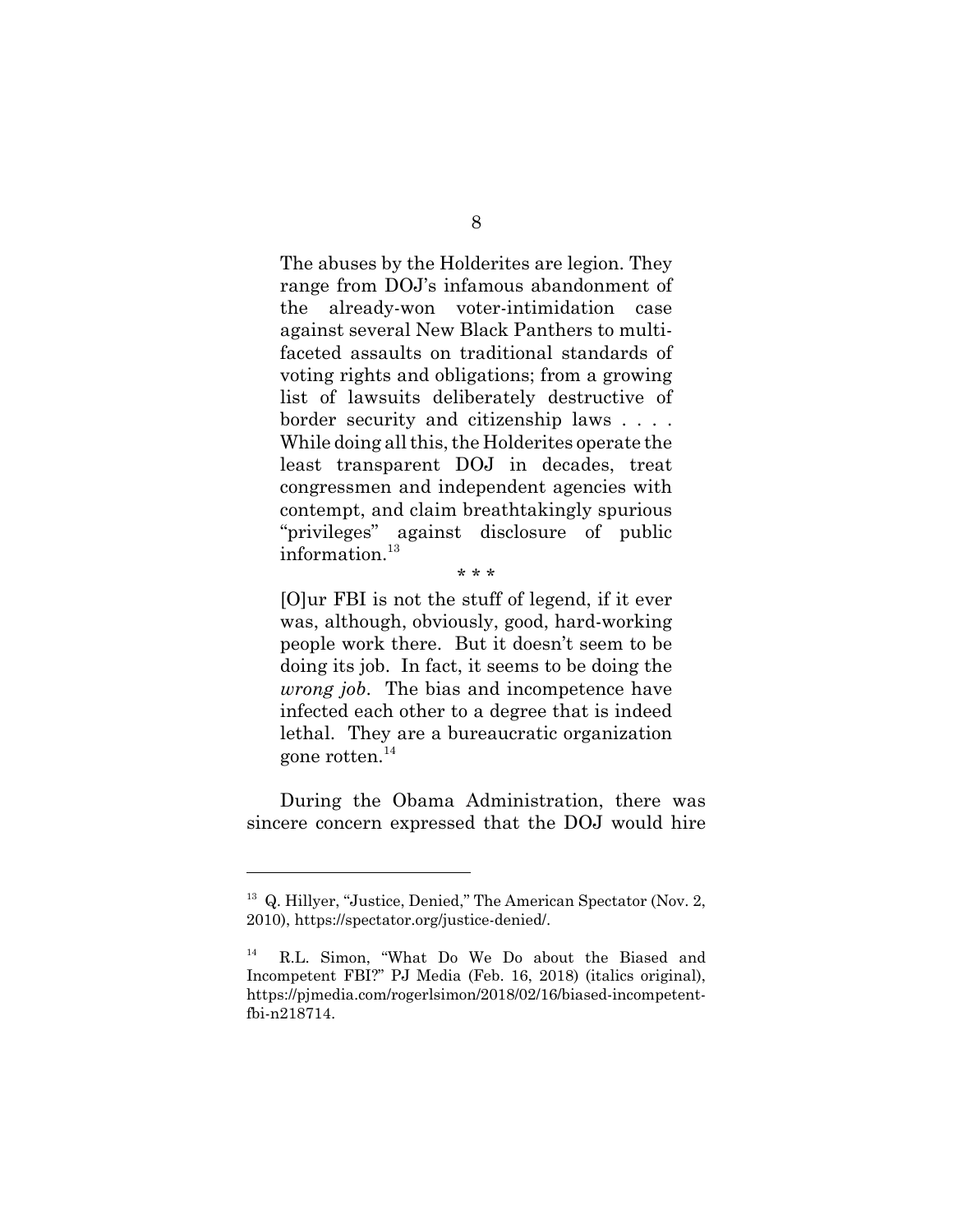only liberal lawyers.15 Highly regarded former federal prosecutor Andrew McCarthy recognized Obama's and Holder's politicization of the Justice Department as it colluded with Al Sharpton with respect to the state trial of George Zimmerman.<sup>16</sup>

Conservative author Dinesh D'Souza was prosecuted for a contribution in the name of another allegedly reimbursing another person for contributions made to a federal campaign. The district judge denied his motion to dismiss for selective prosecution even though liberal activists were not prosecuted by the DOJ for similar activities.<sup>17</sup>

George Washington Law School Professor Jonathan Turley testified that the Obama and Holder Department of Justice were "at the epicenter of a constitutional crisis, a crisis that consumed [Holder] and his department. . . . In my view, Attorney General

<sup>&</sup>lt;sup>15</sup> *See* H. Bader, "Politicization of Justice Department Worsens," Competitive Enterprise Institute (Aug. 23, 2011), https://cei.org/blog/politicization-justice-department-worsens.

<sup>&</sup>lt;sup>16</sup> A. McCarthy, "For Politicized Justice Department, Zimmerman 'Civil Rights' Case Is CIA Interrogators Case All Over Again," National Review (July 15, 2013), https://www.nationalreview.com/corner/politicized-justicedepartment-zimmerman-civil-rights-case-cia-interrogators-caseall/.

<sup>17</sup> *See* R. Alexander, "Dinesh D'Souza Criminally Sentenced While John Edwards and Other Liberals Skated," Townhall (Sep. 29, 2014), https://www.christianpost.com/news/dinesh-dsouzacriminally-sentenced-while-john-edwards-and-other-liberalsskated.html.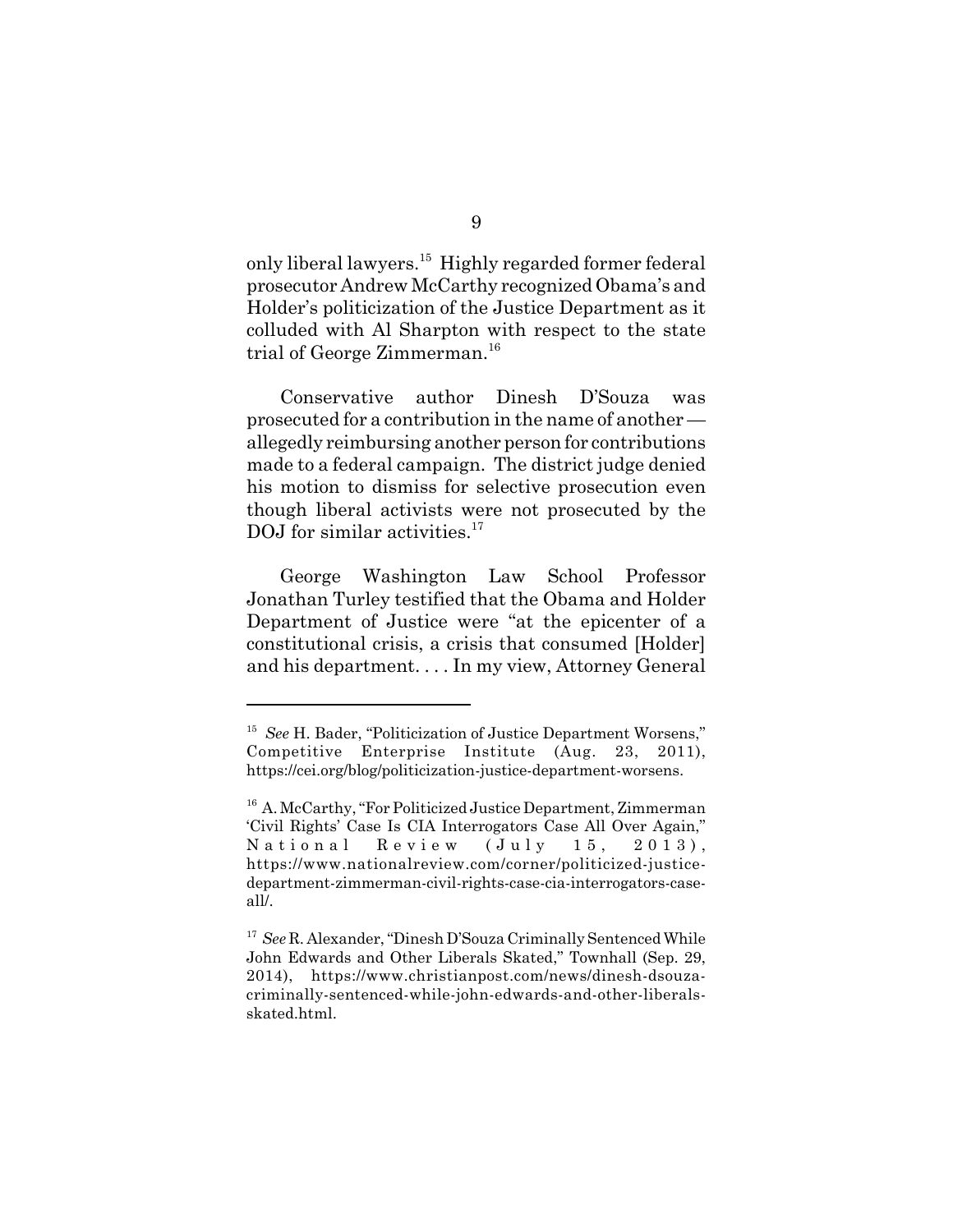Eric Holder has moved his department outside of the navigational beacons of the first and second articles of the Constitution."18

John Schindler, a former National Security Agency counterintelligence officer and no fan of President Trump, wrote that "[u]nder Comey, the FBI has become unprecedently politicized at the top levels, and this rank partisanship is ruining the Bureau. . . . For the sake of our democracy, we need our secret police force to be non-partisan...."<sup>19</sup> Reporter Bill Gertz also sounded the alarm: "the FBI has become one of the more liberal political agencies of government, and some critics say appears increasingly to operate outside normal constitutional controls."20

The FBI's Office of the Inspector General ("OIG") conducted a review of the DOJ and FBI's handling of the Hillary Clinton email (so-called) investigation, "including looking at issues of political bias, impartiality and whether the agency's leadership

<sup>18</sup> M. Morris, "Liberal GW Professor: Obama Guilty of 'Violations of His Oath of Office,'" CNS News (Jan. 30, 2015), https://www.cnsnews.com/blog/michael-morris/liberal-gwprofessor-obama-guilty-violations-his-oath-office-0.

<sup>&</sup>lt;sup>19</sup> J. Schindler, "Politicization of the FBI Threatens American Democracy," Observer (Oct. 5, 2016), https://observer.com/2016/10/politicization-of-the-fbi-threatensamerican-democracy/.

<sup>20</sup> B. Gertz, "FBI Increasingly Politicized Under Comey and Mueller," FreeBeacon.com (Dec. 6, 2017), https://freebeacon.com/national-security/fbi-increasinglypoliticized-comey-mueller/.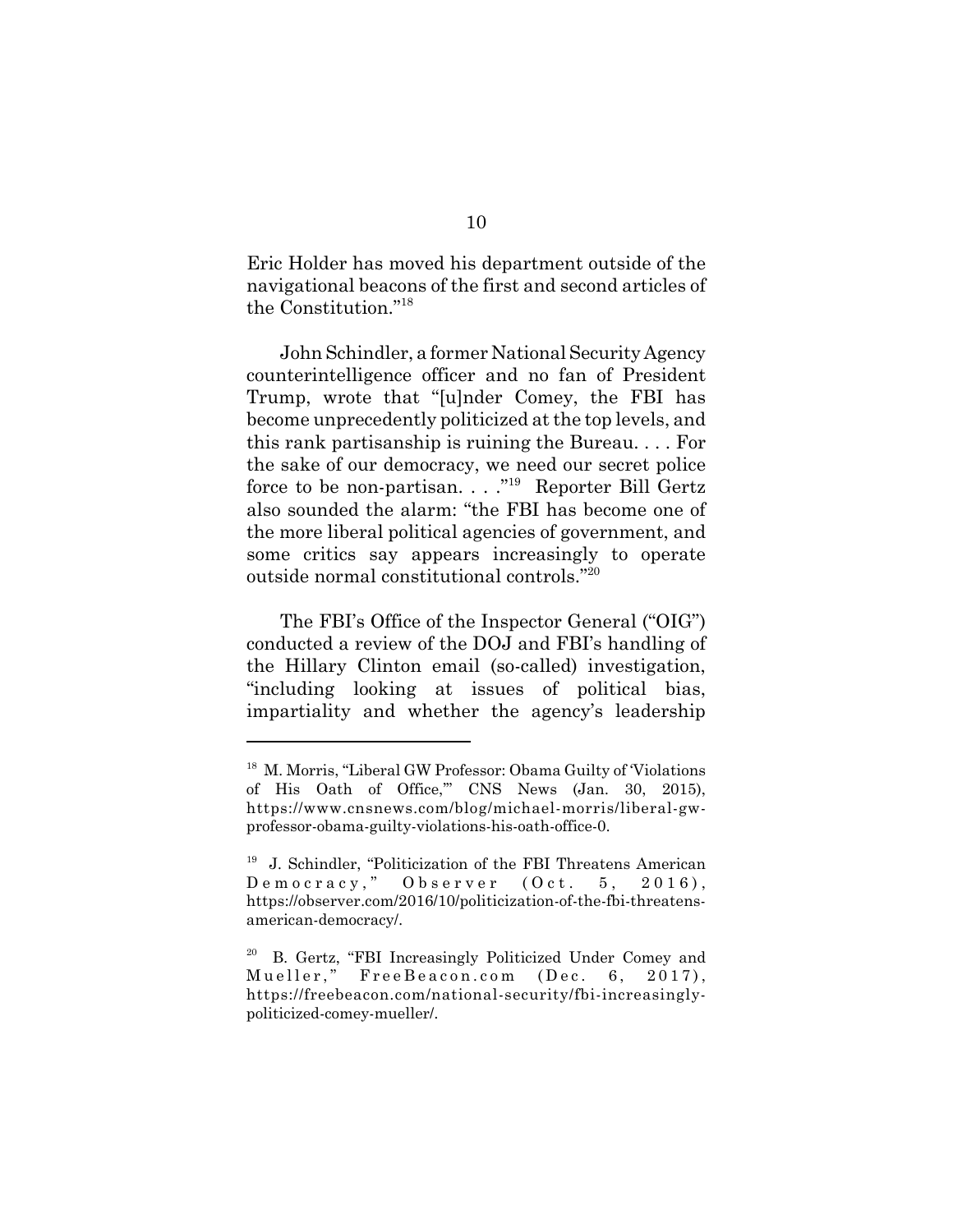followed due process."<sup>21</sup> The late Rep. Elijah Cummings (D-MD) and Rep. John Conyers (D-MI) first requested the "IG investigation into the FBI over alleged illegal leaks damaging to Clinton."22 Although Rep. Adam Schiff (D-CA) initially praised the OIG investigation, "[m]uch to Schiff's chagrin, the IG investigation has revealed instances of political bias at the FBI — in favor of Clinton."23 Ultimately, DOJ Inspector General Michael E. Horowitz's report uncovered evidence that:

the FBI's chief lawyer originally thought Clinton should be indicted, and the bureau wrote a draft supporting the felony standard, but then walked back its decision. And agents focused more on unsubstantiated Trump collusion than Clinton emails in what the IG feared might be a sign of bias.

And now we learn the FBI willfully chose to ignore highly classified evidence in the Clinton email case . . . . It's exactly that sort of

 $21$  L. Berstein, "Wray: FBI could reopen Clinton investigation after independent review," Sinclair Broadcast Group (Dec. 7, 2017), https://wjla.com/news/nation-world/wray-fbi-could-reopenclinton-investigation-after-independent-review.

<sup>22</sup> P. Hasson, "Democrats Cheered An Investigation Into Anti-Clinton Bias At The FBI. It Keeps Finding Pro-Clinton Bias Instead," The Daily Caller (Jan. 30, 2018), https://dailycaller.com/2018/01/30/democrats-andy-mccabe-hillaryclinton-investigation/.

<sup>23</sup> *Id.* (emphasis added).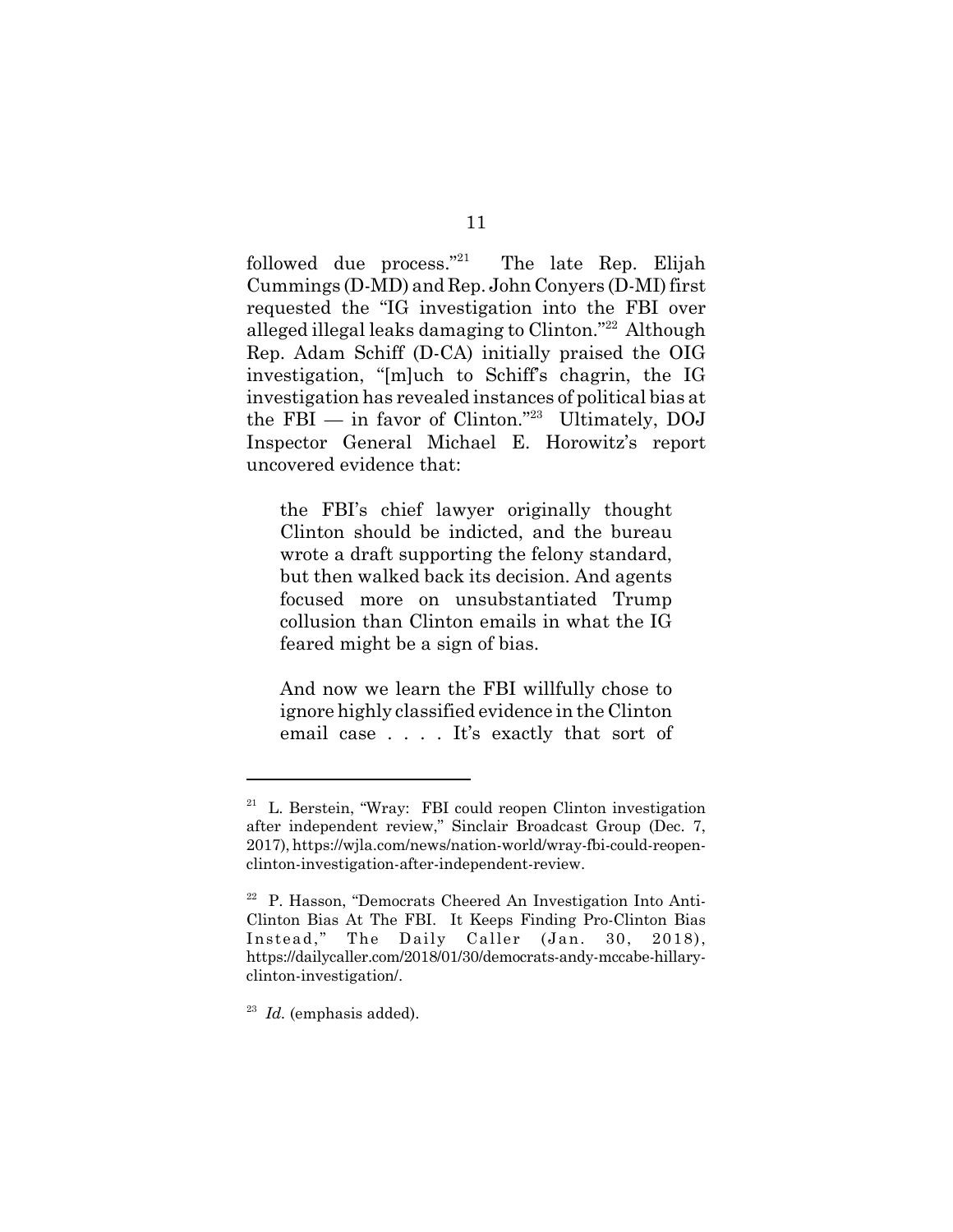behavior that leaves many Americans wondering whether there are two systems of justice inside the FBI — one for the Clintons, and one for the rest of the country. $^{24}$ 

Nationally syndicated columnist Adriana Cohen put it this way:

Imagine living in a country where the federal government decides whether you're exonerated from criminal wrongdoing or hauled off in handcuffs based on how you vote.

Welcome to the U.S. Justice Department, a politicized agency that has become a weaponized arm of the Democratic National Committee.

First it was corrupt agents at the IRS who abused its authority during the Obama years, targeting conservative groups. Now we're witnessing corruption at the highest echelons of the FBI and DOJ, where high-ranking officials have become transparently politicized, causing corrosive distrust in our justice system.<sup>25</sup>

 $24$  J. Solomon, "The road not taken: Another FBI failure involving the Clintons surfaces," The Hill (Aug. 22, 2019), https://thehill.com/opinion/criminal-justice/458478-the-road-nottaken-another-fbi-failure-involving-the-clintons.

<sup>25</sup> A. Cohen, "A Tale of DOJ Corruption," RealClearPolitics (Dec. 15, 2017), https://www.realclearpolitics.com/articles/2017/ 12/15/a\_tale\_of\_doj\_corruption\_135790.html.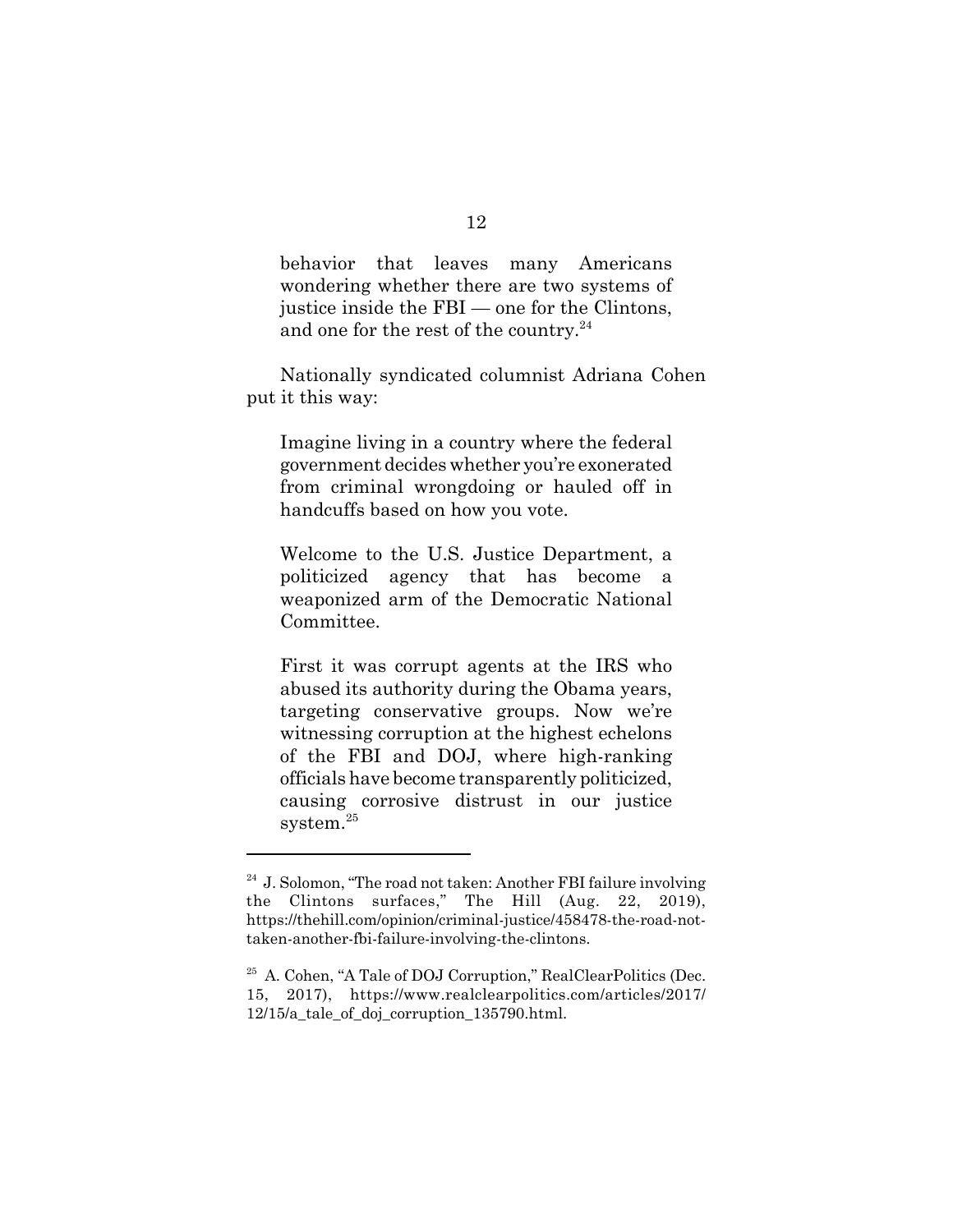Former Speaker of the U.S. House of Representatives Newt Gingrich appeared on television to discuss the testimony of then-FBI director James Comey, and reported that:

97 percent of the money given to politics by the Justice Department employees went to Hillary Clinton — 97 percent. The place is filled with liberal lawyers who are very eager to destroy the Trump Administration. . . . It gets to be very, very dangerous. Cause what happens is they go to the lowest guy on the totem pole and they trade up. They say, "Hi, would you like to have 10 years in jail or would you like to testify, and here is some really good testimony." And read Judith Miller's book. When a New York Times reporter can have that done, you know it's really dangerous.<sup>26</sup>

Former U.S. Attorney for the District of Columbia Joseph diGenova outlined how the FBI and DOJ have broken long-standing protocols to throw the investigation into Hillary Clinton's email server, meanwhile throwing efforts into an investigation into rumors of collusion between Russia and a politically disfavored presidential campaign. "No amount of sugar coating or post hoc explanation of this and other texts can conceal [FBI lawyer Lisa Page and FBI

<sup>26</sup> N. Gingrich, "Gingrich: Comey Showed How 'Amazingly Political' He Is," Fox & Friends (Mar. 21, 2017), https://video.foxnews.com/v/5366866040001#sp=show-clips.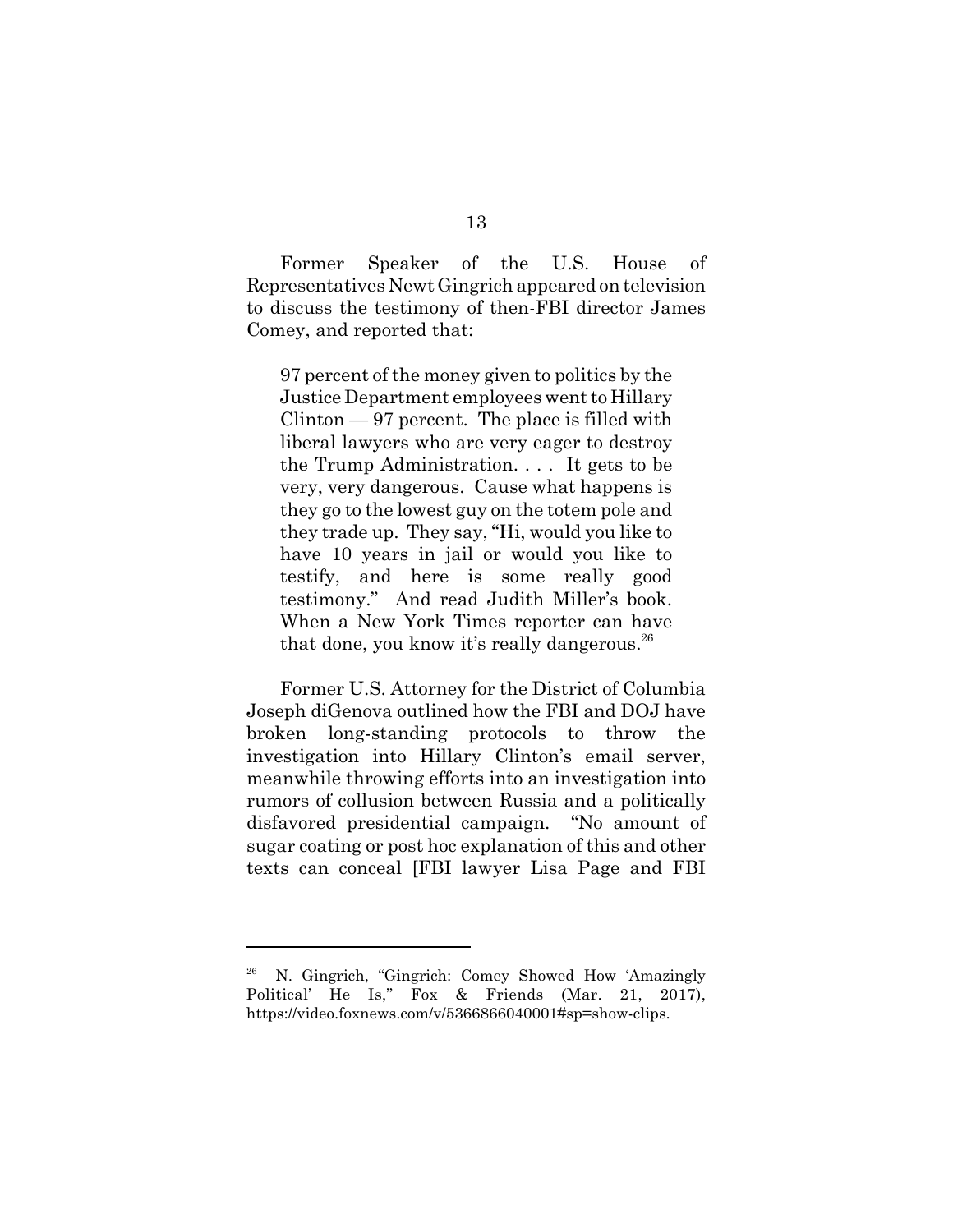Deputy Director Peter Strzok's] animus against Trump and support for Clinton."27

Deputy Director Strzok and FBI lawyer Page even discussed a "secret society" which exists within the FBI.<sup>28</sup> Irrespective of whatever may eventually be learned about this secret group, it is clear many have burrowed into the bureaucracy who have absolutely no respect for the voice of the People expressed in elections or the Rule of Law. These individuals revealed in their emails that their political views should override the votes of the American people. And it appears they believed that their illegal actions would be protected by others. To date, there has been no meaningful accountability for the malicious and even criminal actions of anyone in law enforcement, save FBI lawyer Kevin Clinesmith.

This hyper-politicized DOJ and FBI undertook the multi-year investigation and, ultimately, the prosecution of President Obama's primary congressional nemesis, Steve Stockman. Beginning in 2013, it took Obama's DOJ multiple grand juries, with at least three refusing to return a true bill against

 $27$  J. DiGenova, "The Politicization of the FBI," 47 Imprimis 2 (Feb. 2018), https://imprimis.hillsdale.edu/the-politicization-ofthe-fbi/.

<sup>28</sup> A. Shaw, "FBI's Strzok and Page spoke of 'secret society' after Trump election, lawmakers say," Fox News (Jan. 23, 2018), https://www.foxnews.com/politics/fbis-strzok-and-page-spoke-ofsecret-society-after-trump-election-lawmakers-say.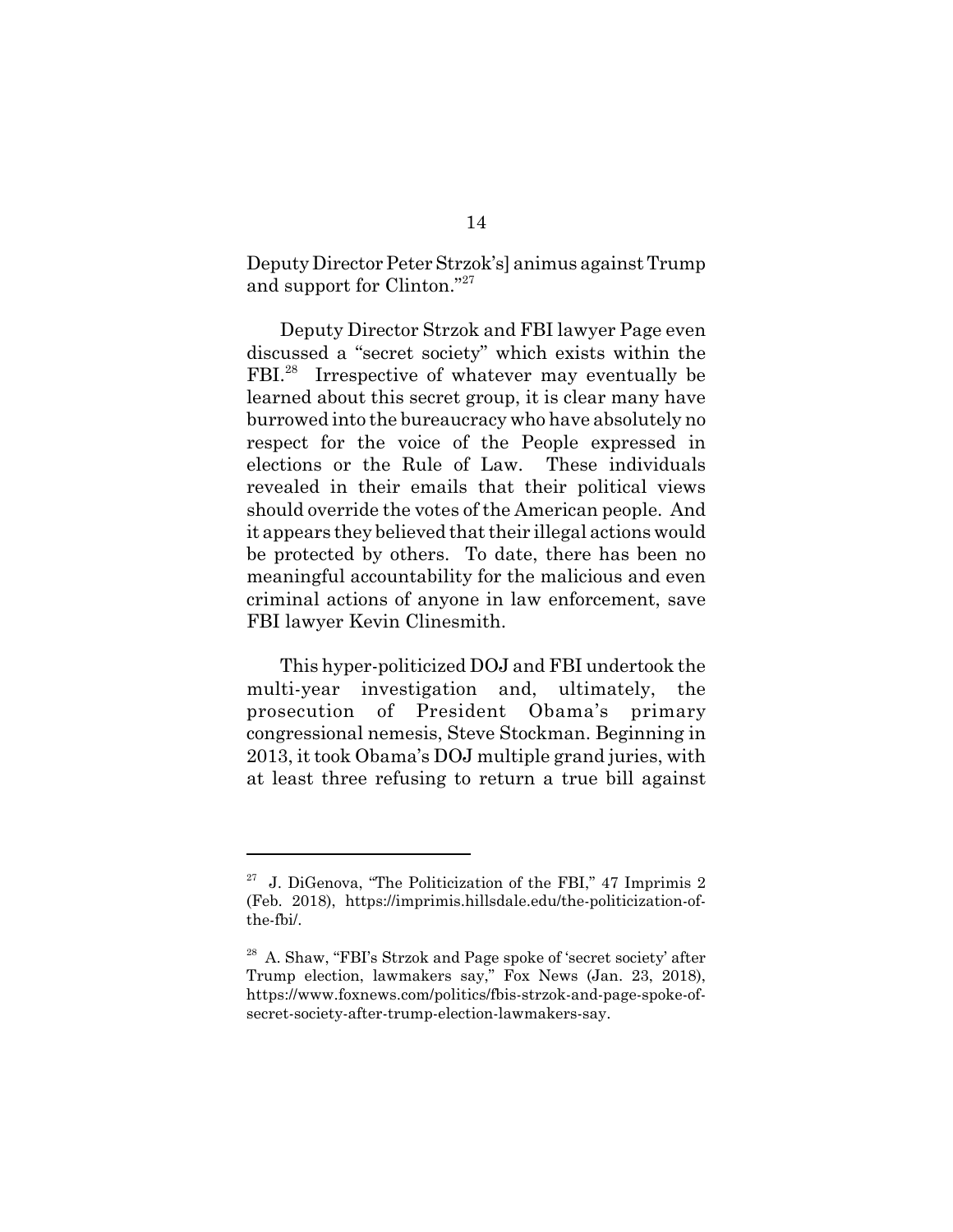Stockman.29 One grand jury was convened out of the Baltimore office headed by Rod Rosenstein.<sup>30</sup> Signing Stockman's spring 2017 indictment was DOJ lawyer Raymond Hulser, party to Lois Lerner's emails evidencing her targeting of conservative groups. $31$ After all this, the DOJ then pushed for a rapid trial date with jury selection starting on March 19, 2018, less than a year from the issuance of Stockman's Superseding Indictment, despite the complexity of the charges and enormity of discovery (over 140,000 pages), and despite the fact that Stockman had been represented by three different lawyers since the DOJ's indictments. He was ultimately convicted of all charges but one at trial and sentenced to 10 years in prison.

#### **SUMMARY OF ARGUMENT**

In upholding the convictions of Petitioner Stockman, the Fifth Circuit disregarded its established approach to disbursements made in cooperation, consultation, or concert with a federal candidate,

 $29$  Washington DC - GJ No. 13-1 Nov 1, 2013; US District Ct., Baltimore, May 28, 2015; Houston January 7, 2016 (GJ No. 14-4); Houston Sept. 13, 2016 (GJ 16-2), Nov 10, 2016. There may have even been a fifth grand jury convened, just to obtain an indictment.

<sup>30</sup> *Id.*

 $31$  R. Hagelin, "Retribution by Obama officials keeps courageous congressman in prison," Washington Times (Aug. 4, 2019), https://www.washingtontimes.com/news/2019/aug/4/stevestockman-kept-prison-obama-officials-retribu/.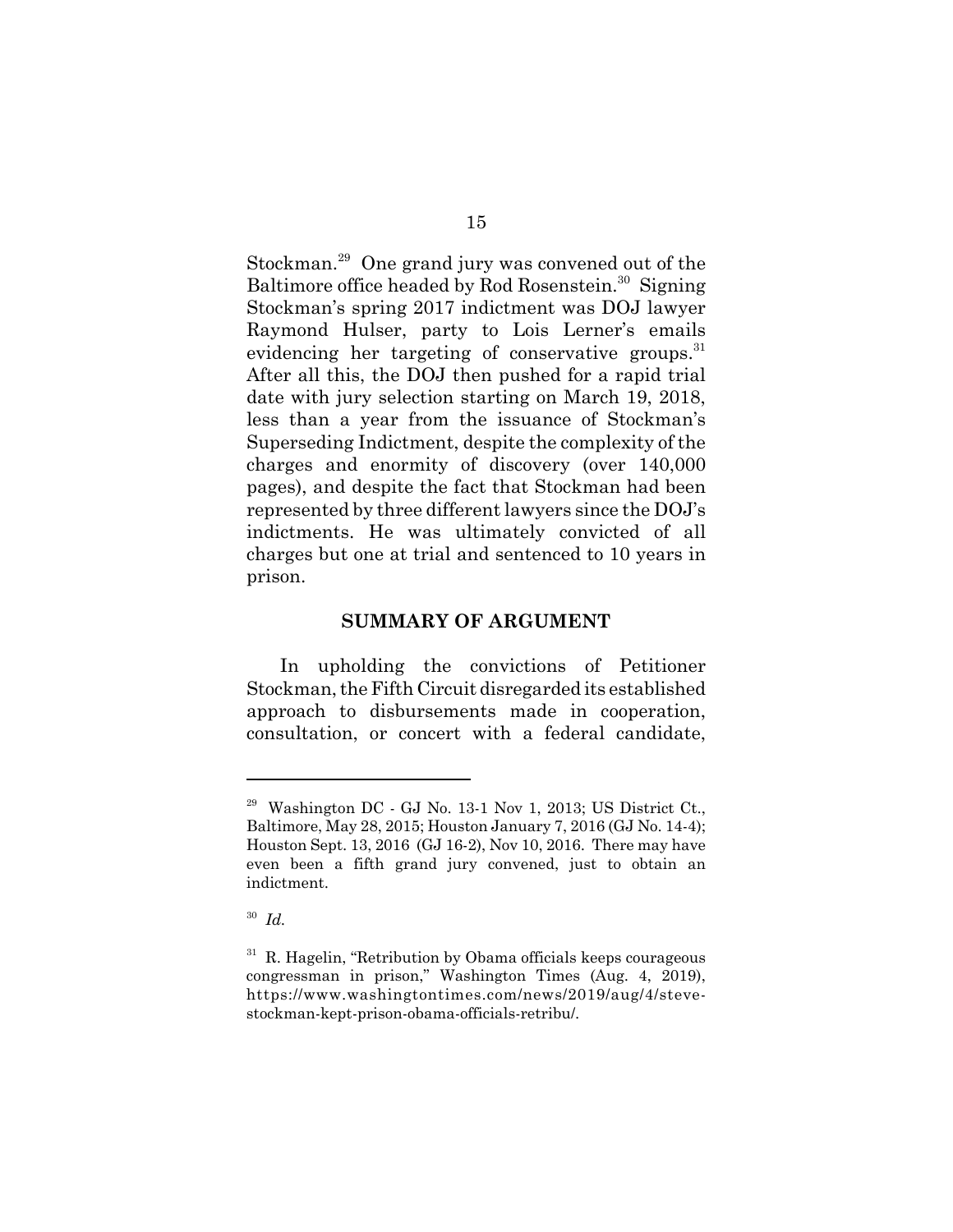abandoning this Court's bright line test in defining what constitutes express advocacy. This *ex post facto* approach creates impermissible vagueness and will work to chill the First Amendment rights of exempt organizations seeking to educate the public on political matters.

The Fifth Circuit also wrongfully upheld Stockman's fraud convictions without requiring proof of his fraudulent intent at the time of the alleged financial solicitations. Instead, the Circuit Court determined that actions distant in time could be used to infer this necessary element. This failure adversely impacts exempt organizations in their efforts to raise seed money, creating substantial risk that any funds subsequently used for purposes different than an original, under-funded project could lead to criminal prosecution.

#### **ARGUMENT**

**I. THE FIFTH CIRCUIT'S DECISION THAT ANY DISBURSEMENTS MADE IN "COOPERATION, CONSULTATION, OR CONCERT" WITH A CANDIDATE ARE SUBJECT TO THE FEDERAL ELECTION CAMPAIGN ACT IS IMPROPER AND THREATENS TO CRIMINALIZE EDUCATIONAL EFFORTS BY NONPROFIT ORGANIZATIONS.**

Stockman was convicted of Count 12 of the Superseding Indictment alleging that he, as a federal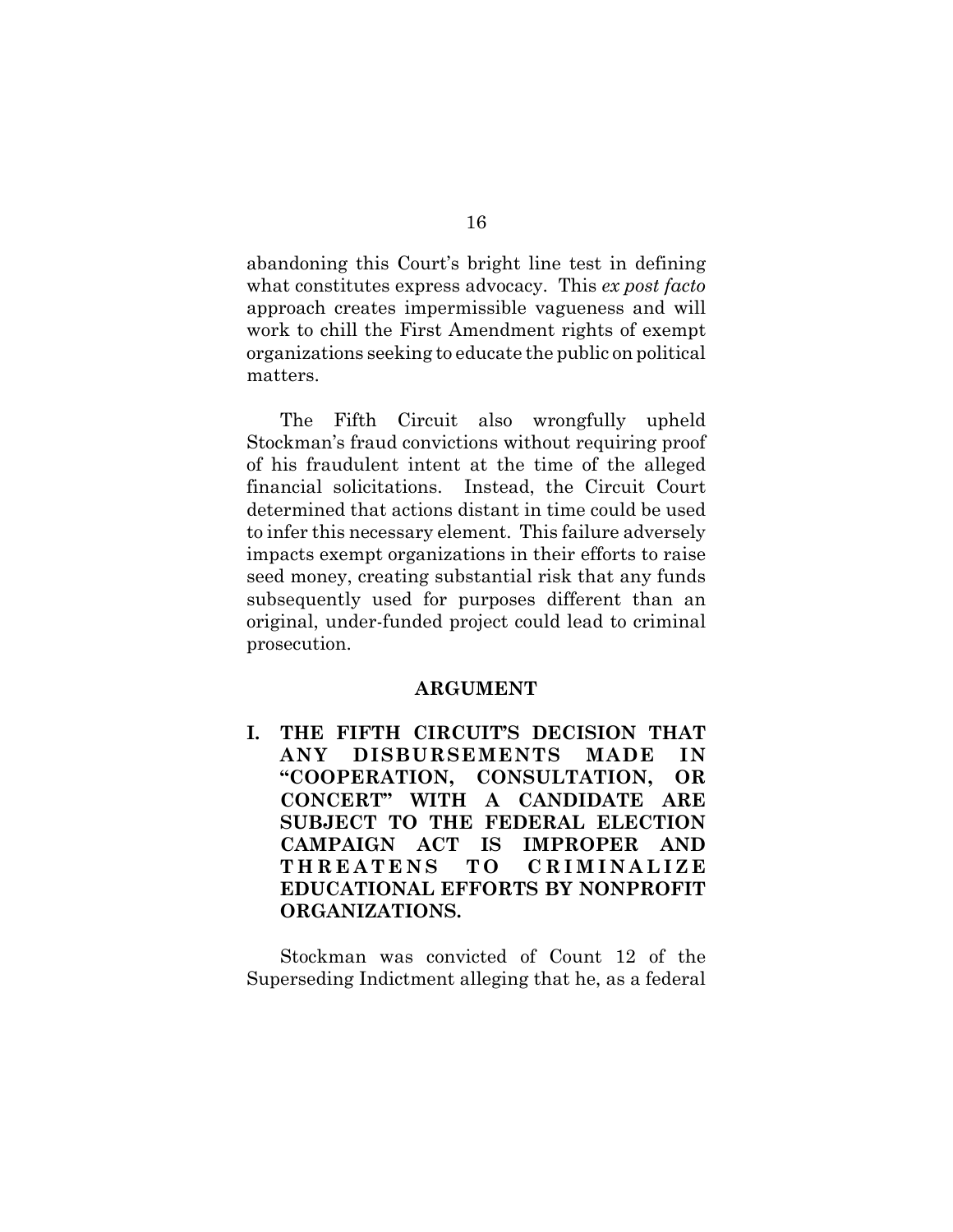political candidate, illegally coordinated $32$  campaign expenditures with a  $501(c)(4)$  organization.<sup>33</sup> upholding this conviction, the Fifth Circuit determined that *any* disbursement coordinated with a federal candidate is a political contribution subject to the Federal Election Campaign Act ("FECA").<sup>34</sup> Regrettably, this decision abandons that circuit's precedent and *ex post facto* legislates a new campaign finance rule. This unprecedented approach created not just grave injustice to Stockman,<sup>35</sup> it also threatens to criminalize future educational efforts by nonprofit organizations, and others.

The count in question focused on Stockman's actions while a candidate for the U.S. Senate in 2014. Stockman helped secure funding for an IRC  $\S 501(c)(4)$ organization to print a newspaper called "Conservative News" and distribute it to thousands of Texas residents. From a conservative perspective, this publication was critical of Stockman's opponent in the

 $32$  52 U.S.C. § 30116(a)(7)(B)(ii).

<sup>33 26</sup> U.S.C. § 501(c)(4).

<sup>34 52</sup> U.S.C. § 30101 *et seq*.

<sup>35</sup> *See Crandon v. United States*, 494 U.S. 152, 158 (1989) ("it is appropriate to apply the rule of lenity in resolving any ambiguity in the ambit of the statute's coverage. To the extent that the language or history of [the criminal statute] is uncertain, this 'time-honored interpretive guideline' serves to ensure both that there is fair warning of the boundaries of criminal conduct and that legislatures, not courts, define criminal liability") (*citing Liparota v. United States*, 471 U.S. 419, 427 (1985) and *United States v. Bass*, 404 U.S. 336, 347-348 (1971)).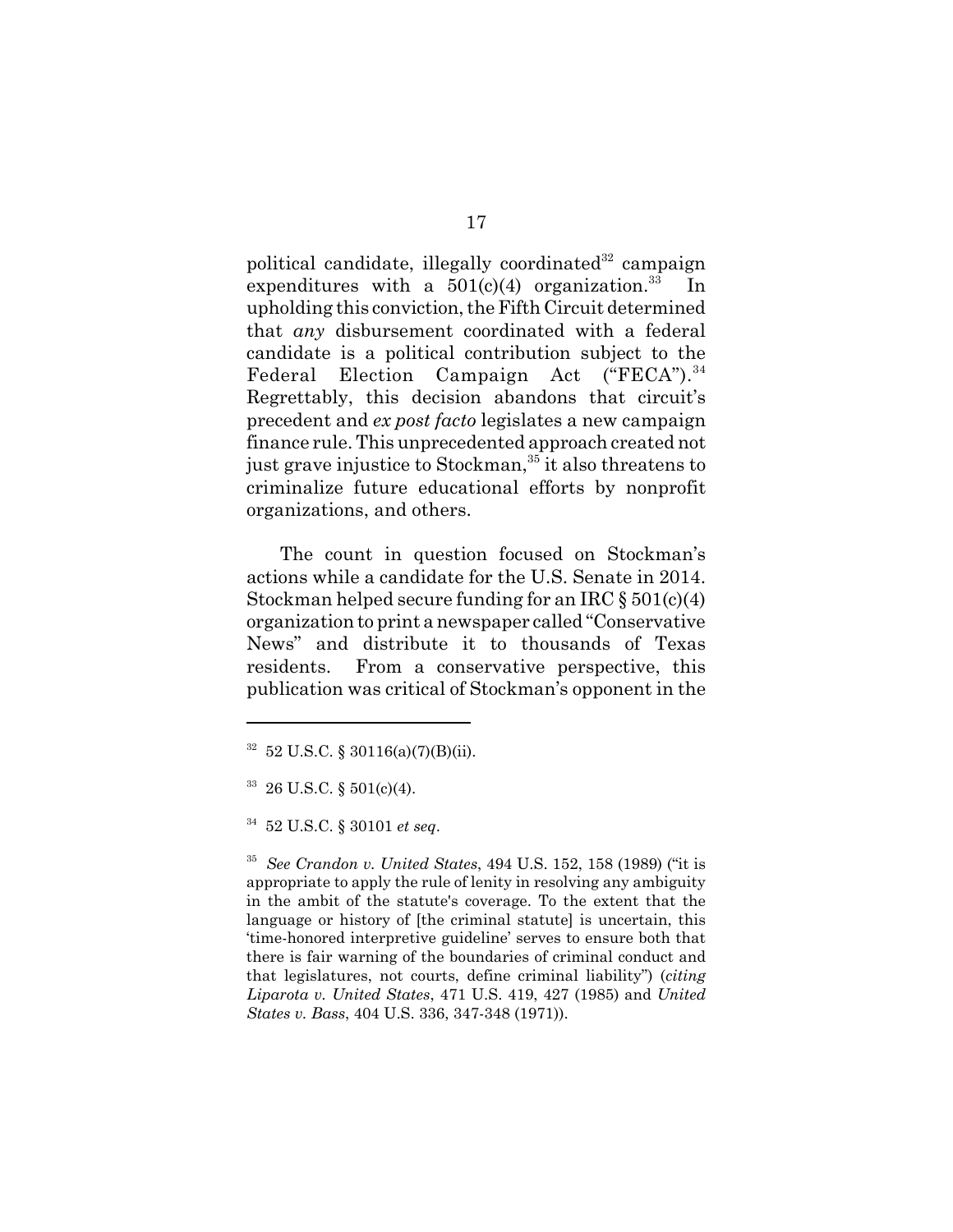2014 U.S. Senate race, Senator John Cornyn, and positive of Stockman. But, as the government admitted at trial, nowhere did the newspaper containing express advocacy.

Under *Buckley v. Valeo*, 424 U.S. 1 (1976), the fact that the "Conservative News" publication did not expressly advocate for the election or defeat of a particular candidate would historically have been enough to exclude it as an "expenditure" subject to FECA. In *Buckley*, this Court recognized that election law governing expenditures on "explicit words of advocacy of election or defeat of a candidate" should be invalidated on vagueness grounds absent a clear test.<sup>36</sup> Hence, this Court created the *Buckley* test: "express words of advocacy of election or defeat [include] 'vote for,' 'elect,' 'support,' 'cast your ballot for,' 'Smith for Congress,' 'vote against,' 'defeat,' 'reject.'"<sup>37</sup> It is uncontested that the Conservative News included no such words, and thus the Fifth Circuit decision violates this Court's ruling in *Buckley*.

Prior to the instant case, the Fifth Circuit correctly used the *Buckley* test to narrowly construe and uphold Louisiana's Campaign Finance Disclosure Act ("CFDA").38 The Circuit Court had previously recited the Buckley Court's reasoning that where a provision

<sup>36</sup> *Id.* at 43-44.

<sup>37</sup> *Id.* at n.52.

<sup>38</sup> *Center for Individual Freedom v. Carmouche*, 449 F.3d 655, 658 (5th Cir. 2006).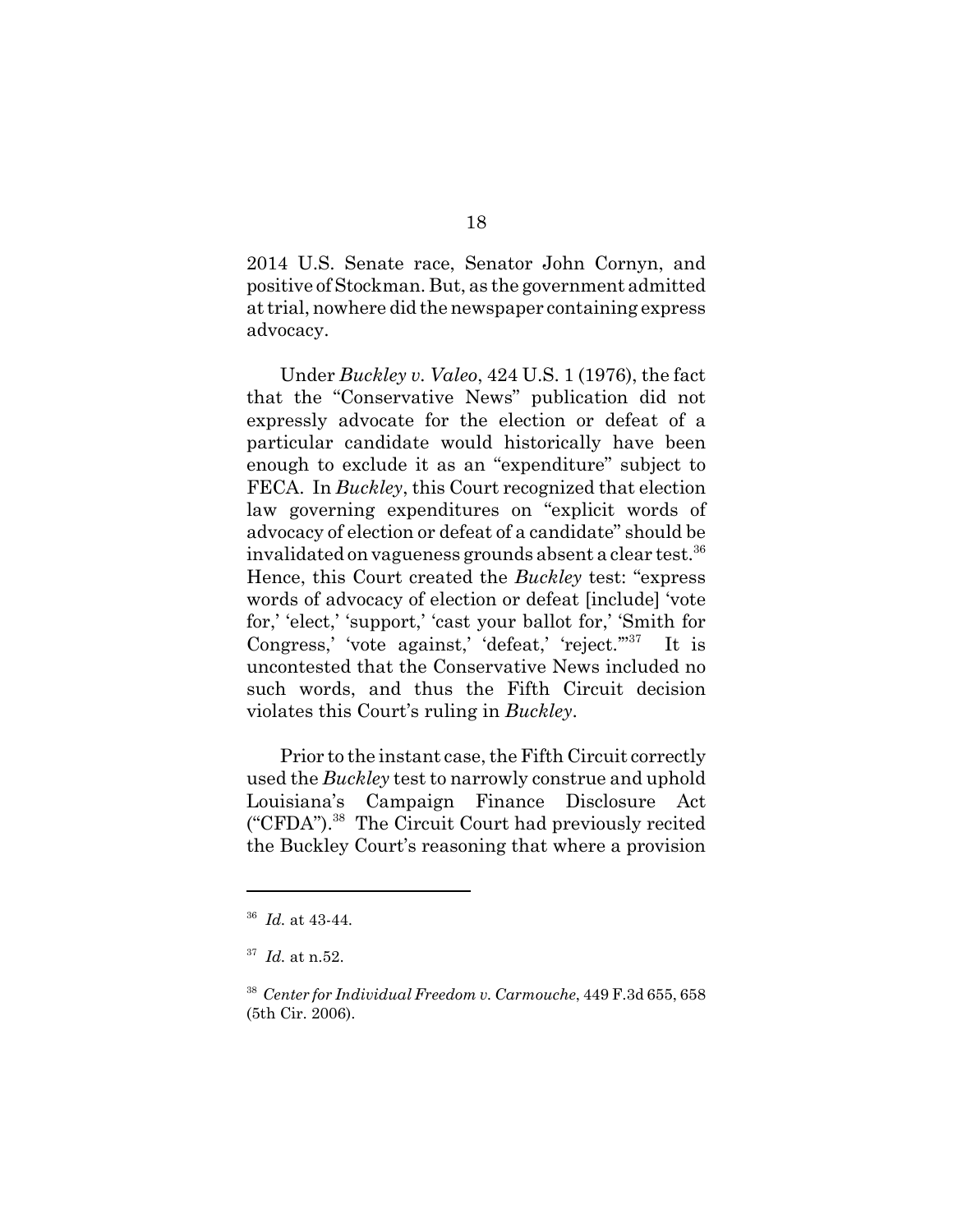of FECA "was rendered potentially overbroad by the fact that it could be interpreted to require disclosure when an independent individual or group engages only in issue advocacy" it was necessary to "impose[] a limiting construction on the statute, bringing it within constitutional bounds by drawing a line between express advocacy and issue advocacy."39 The Court of Appeals then repeated "the well-known 'magic words,'" and rescued Louisiana's CFDA by limiting its "purpose of influencing" language to the same test.  $40^{\circ}$ 

Abandoning the *Buckley* test now by misreading *McConnell v. FEC*, 540 U.S. 93  $(2003)$ ,<sup>41</sup> the Court of Appeals not only wrongly affirms Stockman's conviction on Count 12, but it simultaneously burdens exempt organizations with renewed ambiguity between express advocacy and issue advocacy. This, of course, endangers constitutionally-protected speech under the First Amendment. Without *Buckley*'s bright-line test to rely on, exempt organizations' speech will be chilled, particularly those whose primary purposes are to educate the public on contemporary political issues. This Court should not

<sup>39</sup> *Id.* at 664.

<sup>40</sup> *Id.*

<sup>&</sup>lt;sup>41</sup> *McConnell* applies to "electioneering communications" which consist of targeted broadcast, cable, or satellite communications shortly before an election, *see Citizens United*, 558 U.S. 310, 321 (2010), not to print publications like the Conservative News. *See McConnell,* 540 U.S. at 203.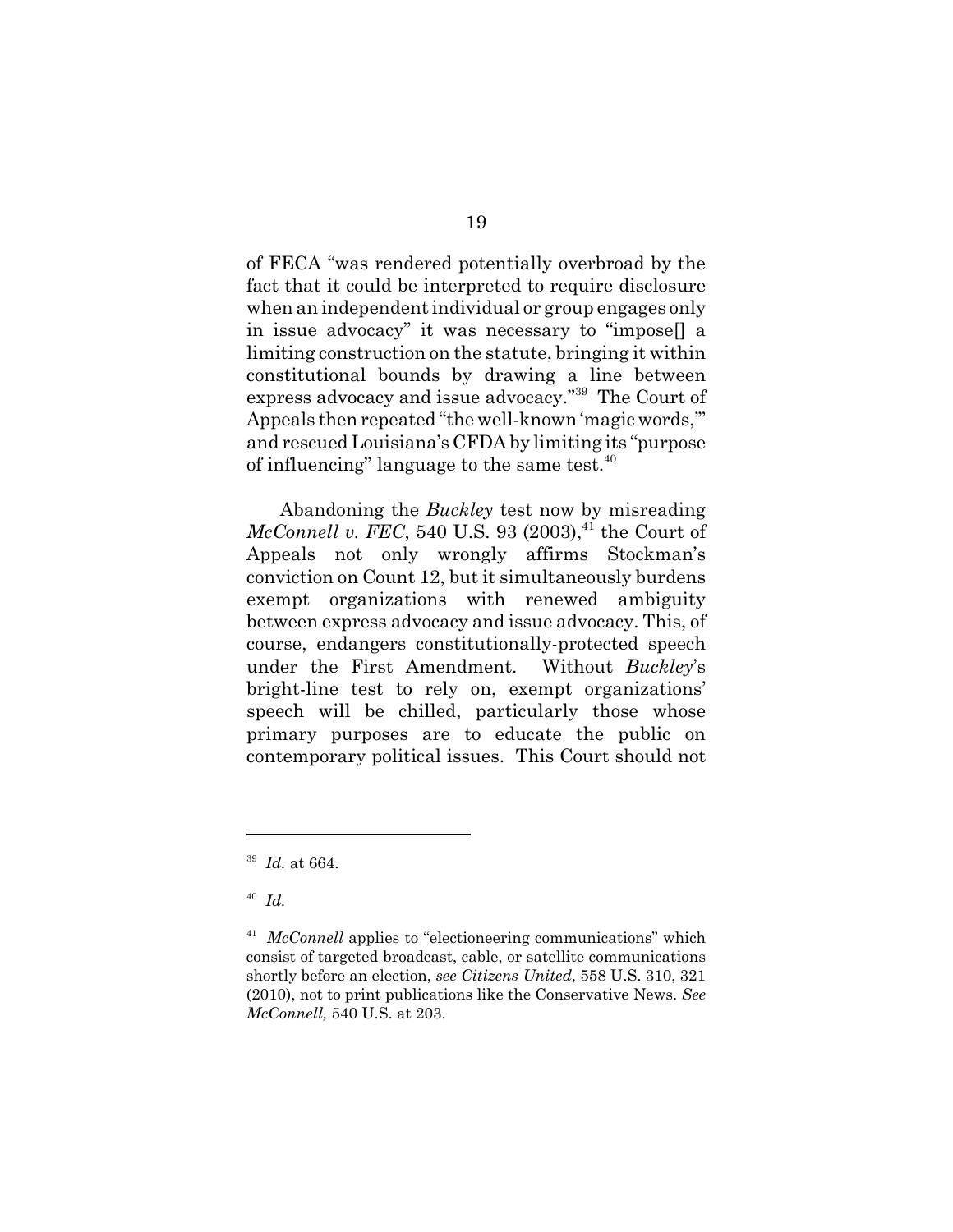allow this infringement upon political speech, $42$  as "its protection lies at the heart of the First Amendment."43

**II. THE FIFTH CIRCUIT'S CRIMINALIZATION OF NONPROFIT SOLICITATIONS THAT FALL SHORT OF RAISING SUFFICIENT FUNDS TO FULLY FUND PROJECTS IS IMPROPER AND THREATENS THE ABILITY OF NONPROFIT ORGANIZATIONS TO RAISE SEED MONEY FOR FUTURE PROJECTS.**

Stockman was convicted of all but one of the first eight counts of the Superseding Indictment alleging fraud in violation of 18 U.S.C. §§ 1341, 1342, and 1343. The Government's fraud theory rested on the argument that because Stockman raised money for one purpose, but used it for another, he had obtained that money "by means of false or fraudulent pretenses, representations, or promises"44 and was therefore guilty of violating 18 U.S.C. §§ 1341 and 1343. In other words, the trial court did not require proof that there was any fraudulent intent at the time Stockman actually solicited the donations, only that the solicited funds were ultimately used on something different

<sup>42</sup> *See Reno v. American Civil Liberties Union*, 521 U.S. 844, 872 (1997) ("special First Amendment concerns [where law has] obvious chilling effect on free speech").

<sup>43</sup> *Nixon v. Shrink Missouri Government PAC*, 528 U.S. 377, 400 (2000).

<sup>44 18</sup> U.S.C. §§ 1341, 1343.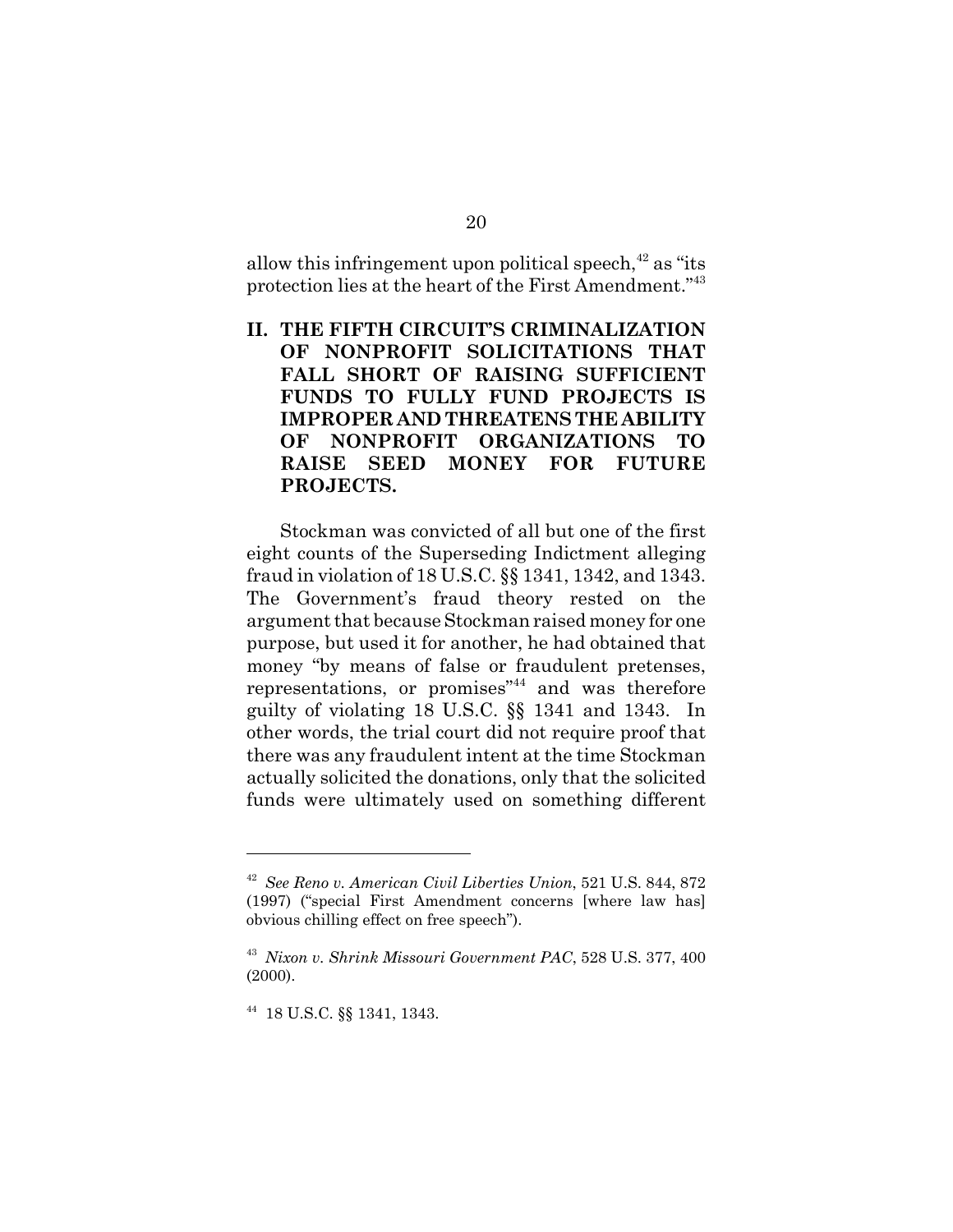than what was originally described in the solicitation. Incredibly, the Fifth Circuit upheld this approach.

But that missing evidence did not stop Stockman's convictions on the fraud counts. On review, the Fifth Circuit excused this lack of proof by stating that "the jury could rationally have inferred Stockman's fraudulent intent" from "later misappropriations." That experienced jurists on the Circuit Court would make such a holding is, frankly, astounding. Once funds are in hand from solicitations where there is no contemporary evidence of fraud, subsequent application of such funds to new purposes lacks the necessary element of fraudulent intent. Put another way, if the money has already been "obtained" without fraud, its subsequent use, for whatever purpose, could not be fraud.<sup>45</sup>

Given the missing evidence of intent, Stockman's fraud convictions should all be set aside. Stockman's devastating personal circumstances<sup>46</sup> only compound

<sup>45</sup> *See* 18 U.S.C. § 1341 ("Whoever, having devised or intending to devise any scheme or artifice to defraud, or for obtaining money or property by means of false or fraudulent pretenses, representations, or promises"); *see also* 18 U.S.C. § 1343.

<sup>46</sup> Stockman recently tested positive for COVID-19 while in prison. H. Dellinger, "Convicted former U.S. Rep. Steve Stockman tests positive for COVID-19 in prison, family says" Houston Chronicle (July 31, 2020), https://www.houstonchronicle.com/news/houstontexas/houston/article/STOCKMAN-COVID-15450596.php. Repeated efforts for compassionate release have been denied by the courts and Bureau of Prisons.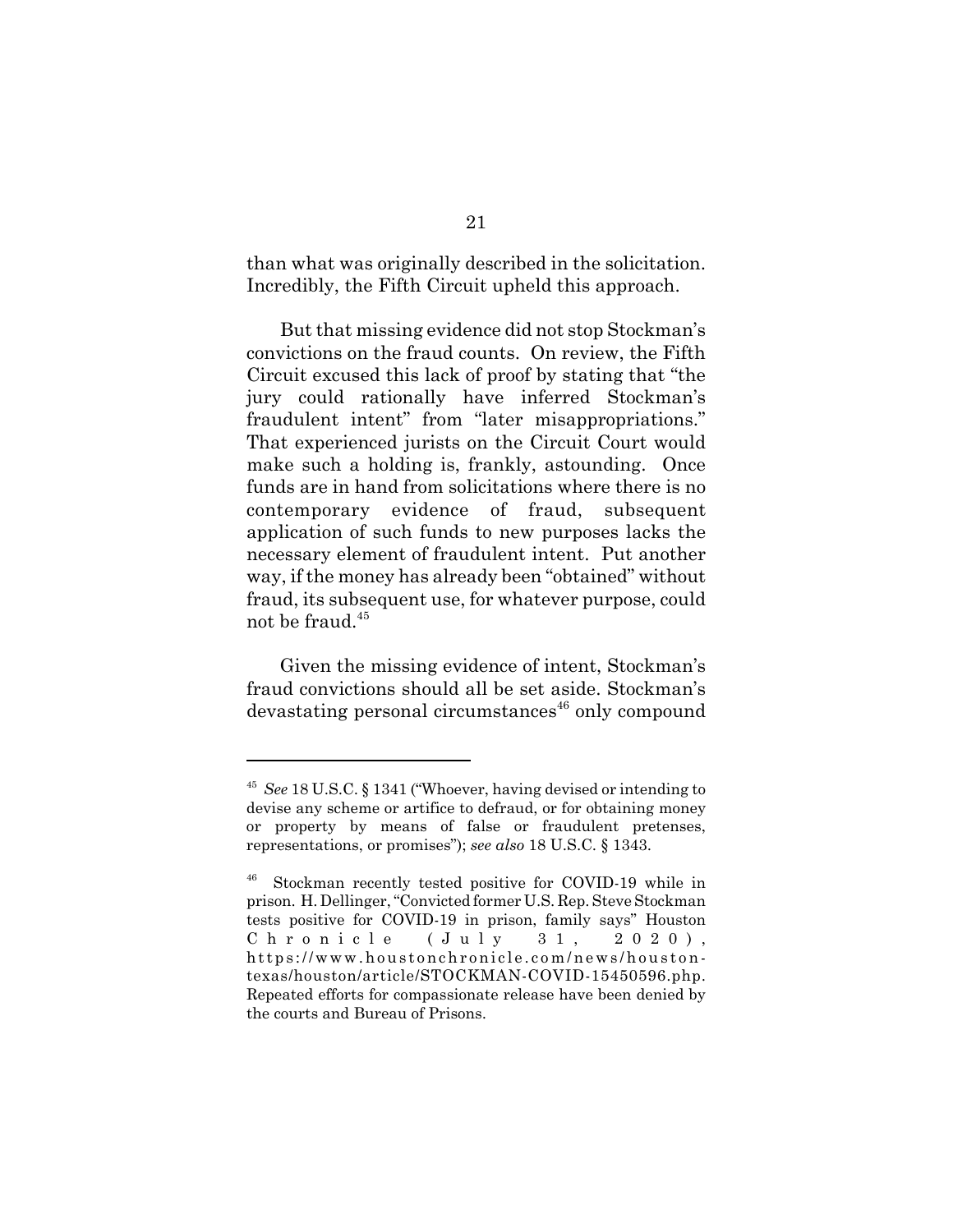the tragedy of the Fifth Circuit's faulty approach here. Moreover, by determining that fraudulent intent at the time of a monetary solicitation may be inferred solely from subsequent application of such funds to uses not described in the original solicitation – no matter how distant in time from the original solicitation – the Circuit Court upends fundraising in general.

Numerous, if not most fundraising efforts for substantial projects end without sufficient funding. Initial funding for such projects is known as "seed money" – funds used in advertising, for professional fundraisers, for matching funds, or for other means – to generate additional funding. When such fundraising "underachieves," or fails to raise the funds necessary for the stated project (as in Stockman's case), such funding is necessarily never applied in the exact form described in the original solicitation. According to the Fifth Circuit, this means that any such project – like most fundraising in general – runs significant risk of violating the federal fraud statutes at 18 U.S.C. §§ 1341 and 1343.

Such an approach has not only led to Stockman's loss of freedom and health, $47$  it will also prove devastating to the operation exempt organizations that depend upon donations for their operations and projects, and cannot stand.

<sup>47</sup> *See* note 46, *supra*.